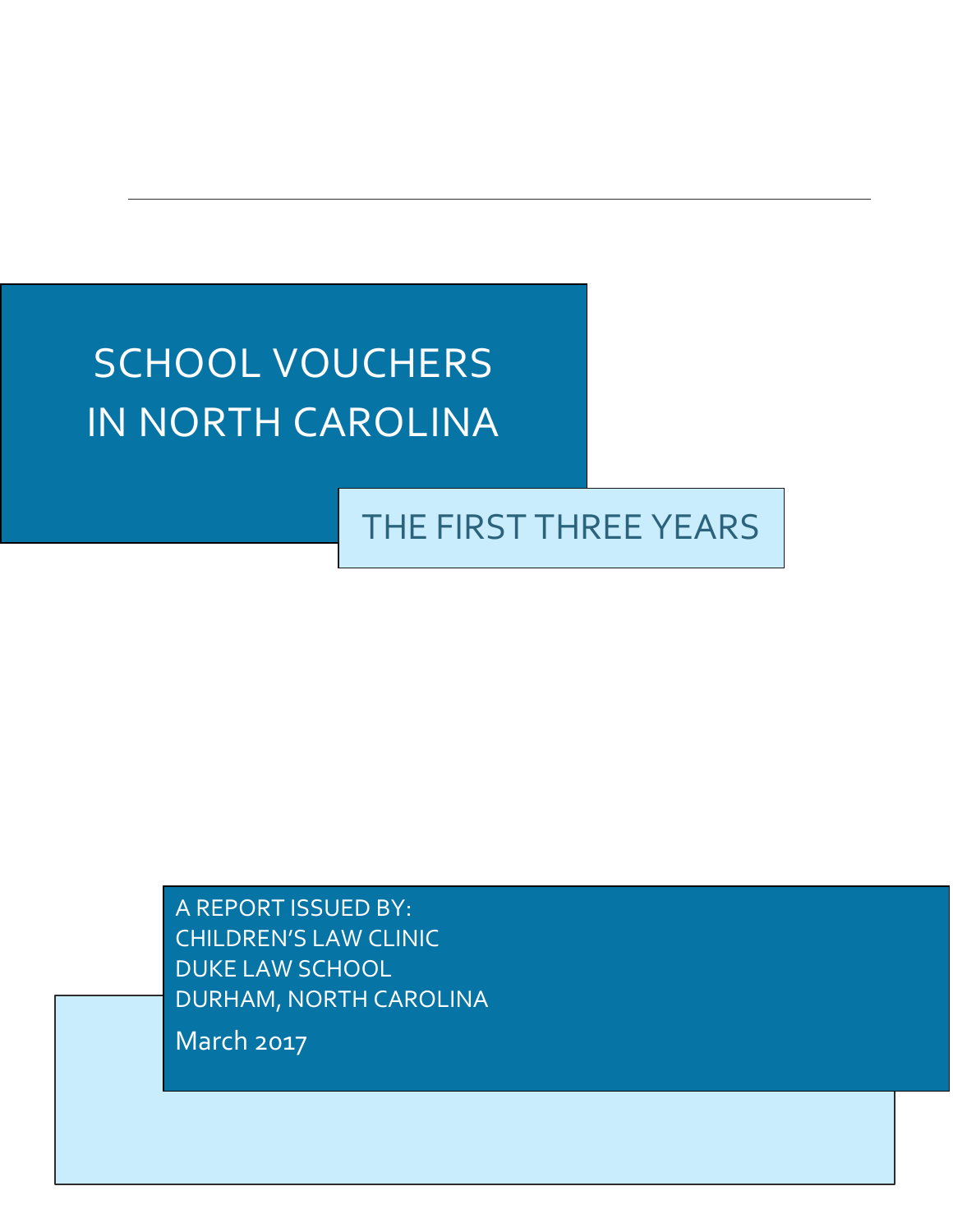© Children's Law Clinic 2017 Duke Law School Box 90360 Durham, NC 27708-0360 919-613-7169 [www.childedlaw.org](http://www.childedlaw.org/) Jane R. Wettach, Clinical Professor of Law, Director

The Children's Law Clinic gratefully acknowledges the contributions of law students Tara Burns and Nicole Scully in the preparation of this report.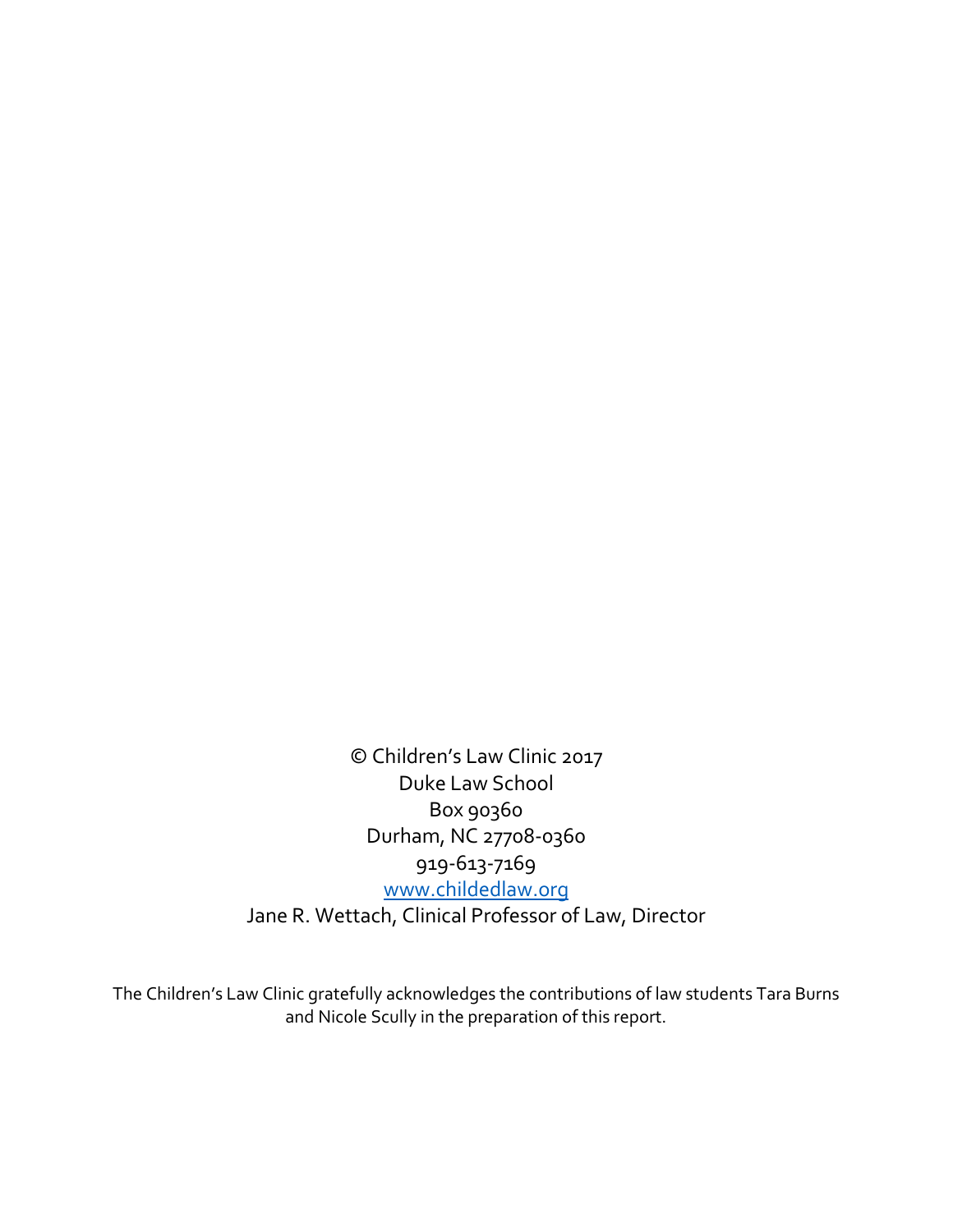# SCHOOL VOUCHERS IN NORTH CAROLINA

#### THE FIRST THREE YEARS

Beginning with the 2014-15 school year, school vouchers have been available in North Carolina through the Opportunity Scholarship Grant Program. This report summarizes the state's experience with the voucher program to date, and makes recommendations for the future.

#### EXECUTIVE SUMMARY

- \* In 2013, the NC General Assembly enacted the Opportunity Scholarship Grant Program to make taxpayer-funded grants, or vouchers, available to low-income students to assist with payment of tuition at private schools. A voucher can be a grant of up to \$4,200 per year.
- $\cdot \cdot$  The number of children receiving vouchers has increased from approximately 1,200 in the first year to 5,500 in 2016-17. The General Assembly has authorized an additional 2,000 vouchers for each year over the next decade, bringing the total to 25,000 by 2017.
- $\cdot \cdot$  The Opportunity Scholarship Grant Program is funded through general revenues. The initial annual appropriation was \$10 million; the current annual appropriation is \$60 million; the anticipated annual appropriation by 2027 is \$145 million. At this rate, the total expenditure by 2027 will be \$900 million.
- $\clubsuit$  Approximately 93% of the vouchers have been used to pay tuition at religious schools.
- Based on limited and early data, more than half the students using vouchers are performing below average on nationally-standardized reading, language, and math tests. In contrast, similar public school students in NC are scoring above the national average.
- Accountability measures for North Carolina private schools receiving vouchers are among the weakest in the country. The schools need not be accredited, adhere to state curricular or graduation standards, employ licensed teachers, or administer state End-of-Grade tests.
- $\triangle$  Because private schools receiving vouchers are not required to administer the state tests nor to publish detailed achievement data, researchers will be unable to develop thorough and valid conclusions about the success of the program at improving educational outcomes for participating students.
- $\cdot \cdot$  The North Carolina voucher program is well designed to promote parental choice, especially for parents who prefer religious education for their children. It is poorly designed, however, to promote better academic outcomes for children and is unlikely to do so.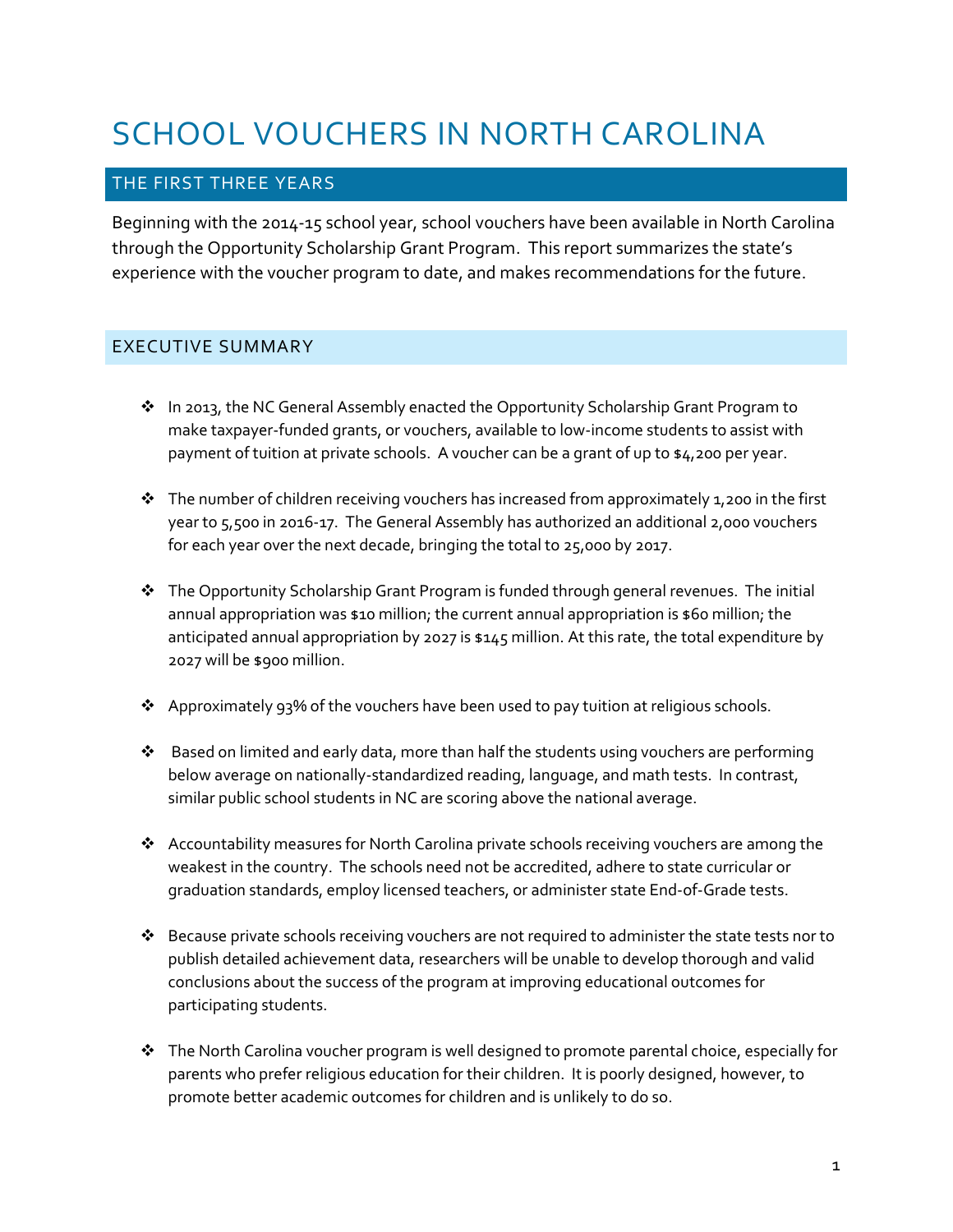#### INTRODUCTION

In 2013, the North Carolina General Assembly created the Opportunity Scholarship Program, joining 10 other states or cities with similar programs. The program provides an opportunity for certain North Carolina families to withdraw their children from public schools and get a scholarship from the state to assist with the payment of tuition in a private school. These scholarships, also known as vouchers, were first available for the 2014-15 school year and have continued to be available since then. The program is administered by the North Carolina State Education Assistance Authority (SEAA).<sup>1</sup>

The General Assembly appropriated \$10 million for the program for the initial year. The appropriation has continued and expanded for following years. The General Assembly has now authorized the SEAA to make at least 2,000 additional scholarships available every year. The program costs North Carolina taxpayers \$45 million this year; by 2027, it is expected to cost \$145 million a year.

Voucher programs are part of the educational reform movement that favors giving parents more choice in their children's education. The idea is that parents, especially low-income parents, should have the opportunity that wealthier parents have to remove their children from failing public schools and find a better alternative in the private school market.

While data on the program is still very limited, this report presents what is currently known about the students and schools that have participated in the program. Because of the design of the system, the public will never be able to have comprehensive data about the performance of the students who have vouchers and are enrolled in private schools. Instead, only the aggregate performance of students at schools that enroll more than 25 voucher students is available to the public. Some early data from those schools is included here.

#### VOUCHER PROGRAM DESIGN

Opportunity scholarships are taxpayer-supported vouchers of up to \$4,200 a year that may be used by a student to pay the tuition at a private school. Scholarships are available for students in families with limited income. Currently, the income limit for a family of four is approximately \$60,000 per year.<sup>2</sup> Priority is given to students from families with lower incomes.<sup>3</sup> If the tuition at the selected private school is higher than the voucher, the parent is responsible for the additional tuition; if it is lower, then the voucher covers only the amount charged. Families with incomes in the top quarter of the income range are eligible for only 90% of the tuition or \$4,200, whichever is less. The average voucher granted has been about \$4,000 per year.

Most students in financially-eligible families are eligible to participate, so long as they previously attended public school or are entering kindergarteners or first graders.<sup>4</sup> If more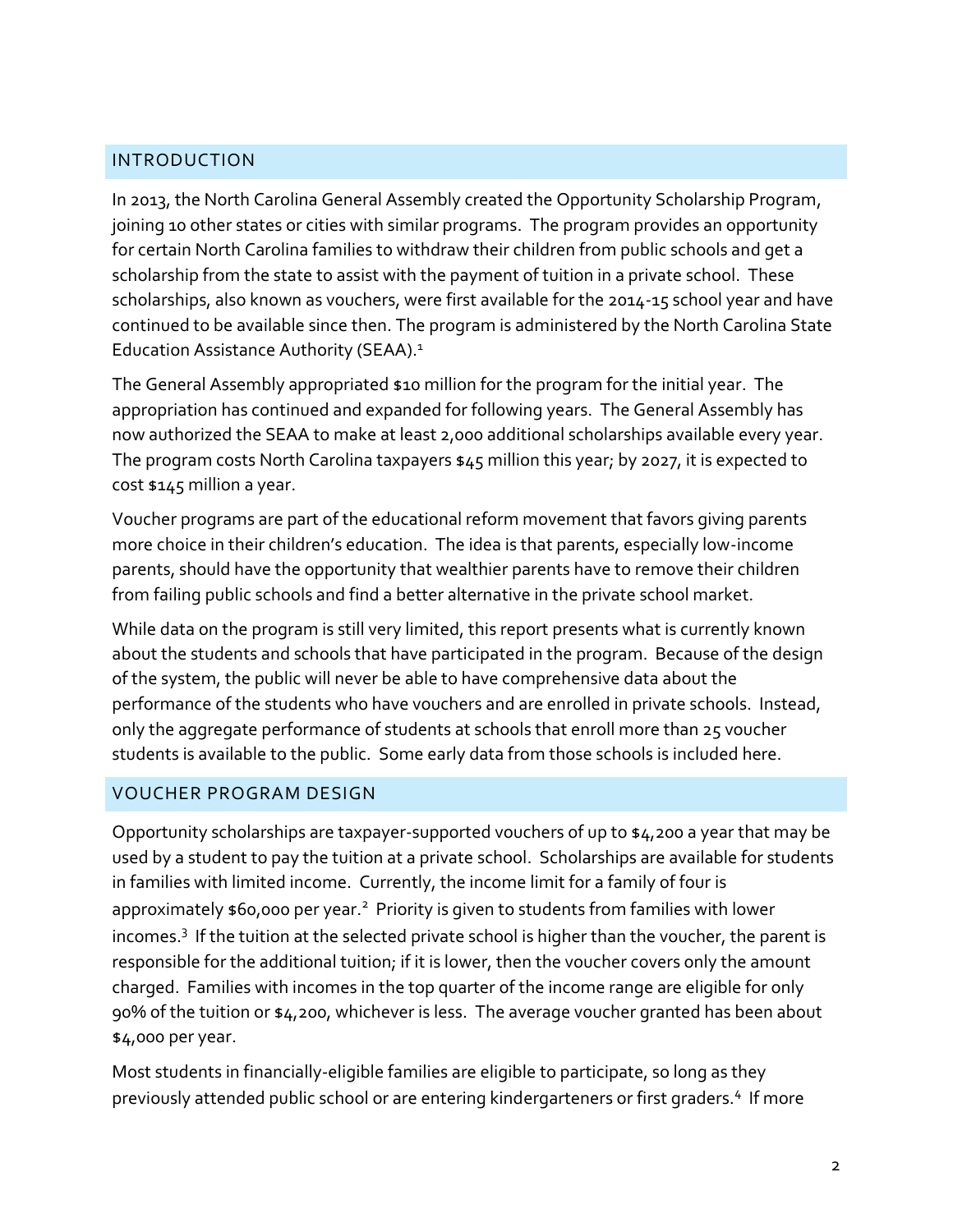students apply than the number of vouchers that are available, a lottery is used to determine which students will be awarded a voucher. However, once a student has qualified for a scholarship, that student may continue to get one for future semesters through high school graduation. The application process occurs online through the website of the SEAA ([www.ncseaa.edu](http://www.ncseaa.edu/)). It begins each year on February 1.

Students may enroll in any private school in North Carolina, whether religious or non-religious, that is registered with the North Carolina Division of Non-Public Education within the NC Department of Administration<sup>5</sup> and is willing to admit the student and accept a voucher in payment of tuition. The general requirements for private schools in North Carolina are that they keep attendance and immunization records, operate at least nine months of the year, and annually administer nationally-standardized tests to students in third, sixth, ninth, and eleventh grade.<sup>6</sup> North Carolina does not regulate the nature of instruction at private schools; each school is free to determine the type of curriculum that will be offered and the credentials of the teachers. Private schools may operate without any type of accreditation.

Private schools that accept Opportunity Scholarships as payment for tuition must adhere to the requirements for all private schools, as well as certain additional requirements. The additional requirements are as follows:

- Schools must administer a nationally-standardized test to students in all grades, beginning with third grade. While test data must be submitted to the state, the data are not publicly available. If a school has enrolled more than 25 students receiving vouchers in a particular year, the school must report to the SEAA the aggregate test performance of the voucher students; such aggregate data is a public record. The law does not require that the data be reported for any particular categories of students; all grade levels may be reported together.
- Although only the limited test data described above is publicly available, schools accepting vouchers are required to share each student's test scores with the student's parents. The schools are also required to provide an annual written explanation of the child's progress. This contrasts with public schools, which provide written reports to parents four times per year.
- Schools must conduct a criminal background check for the staff member with the highest decision-making authority and provide the report to the SEAA; the SEAA is to ensure that the staff person has not been convicted of certain crimes relating to student safety and integrity.
- Schools must report to the SEAA the graduation rates of the voucher students. Schools are not required to adhere to the graduation standards for North Carolina, but must report the rates "consistent with nationally recognized standards."
- Schools receiving more than \$300,000 in voucher payments in a year must contract with a certified public accountant to perform a financial review. The law does not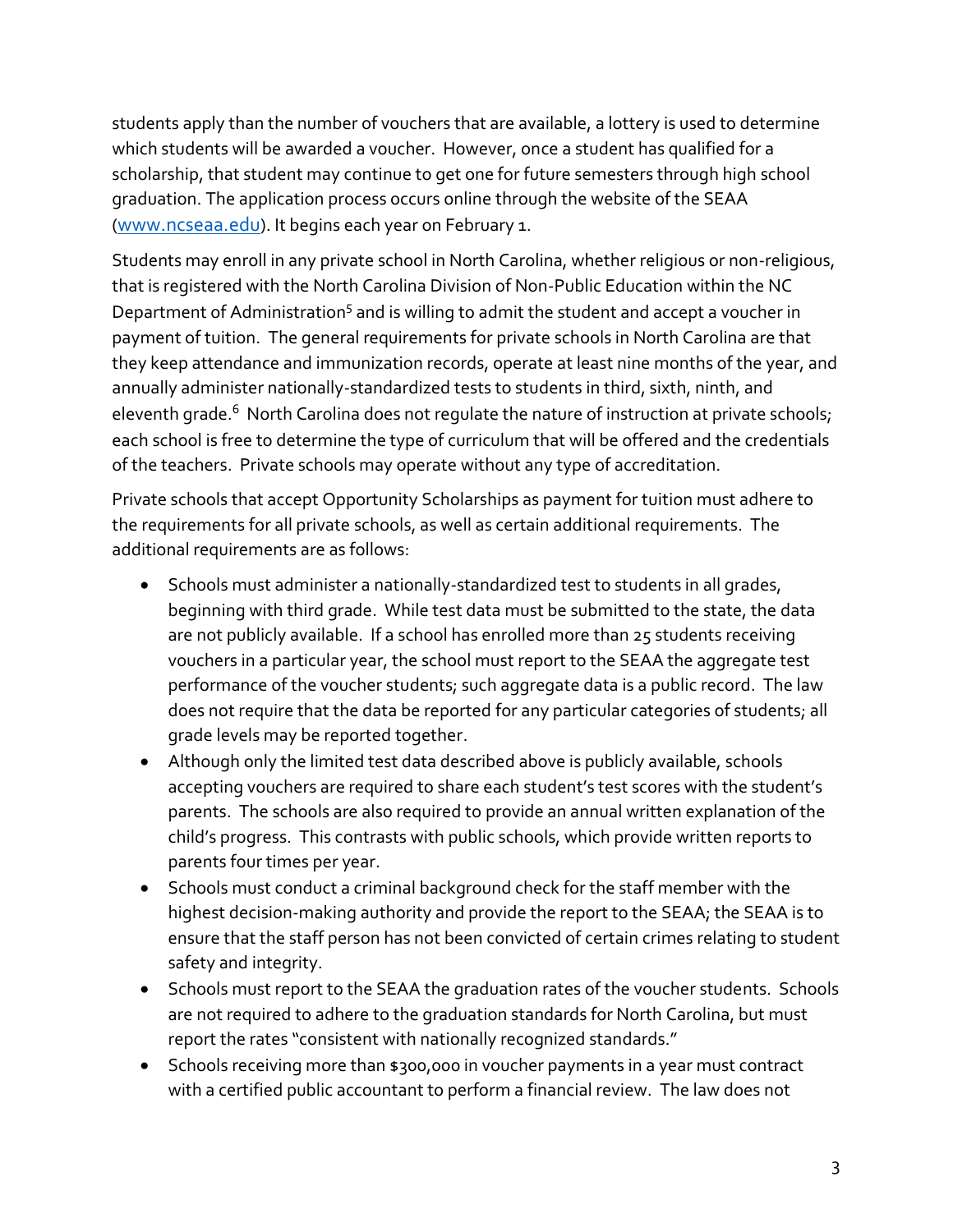specify whether that review is to be made public. SEAA rules require that the financial review be provided to the SEAA within 90 days of the end of the school's fiscal year.

- Schools must report to the SEAA the amount of tuition and fees charged to enrolled students.
- Schools participating in the program may not discriminate on the basis of race, color, or national origin.

If the SEAA determines that a school has failed to meet the requirements of the law, it may bar the school from receiving future scholarship payments.

# LEGAL CHALLENGE TO THE PROGRAM

The Opportunity Scholarship Program was the subject of a legal challenge just after the law was passed. The program was initially halted by a state Superior Court Judge, but was eventually approved by the North Carolina Supreme Court. In upholding the program, the North Carolina Supreme Court rejected arguments that the design and funding of the program violated the North Carolina Constitution. 7

# COSTS OF THE PROGRAM

The Opportunity Scholarship Grant Program is funded from general appropriations. While the original law required that each school district's per pupil allocation be reduced by the number of students leaving the district to attend private school with a voucher, this provision was repealed in 2014.

The initial appropriation for the program was \$10 million for its initial year, 2014-15. This increased by 63% in the second year, to \$17 million, and by 238% in 2016-17, to \$60 million. The purpose of the large increase in 2016-17 was to "forward fund" vouchers for future years, creating an Opportunity Scholarship Grant Fund Reserve that can be used only for the awarding of scholarships and administering the program. Thus, the appropriation for 2016-17 is divided between the allocation for the current year and the next. The following chart shows the expectation for future funding, which is correlated with 2,000 additional students receiving a voucher each year. According to the 2016 budget figures, the program will top out at \$145 million per year after 2027-28.<sup>8</sup>

| <b>Fiscal Year</b> | Appropriation |
|--------------------|---------------|
| 2017-18            | \$44,840,000  |
| 2018-19            | \$54,840,000  |
| 2019-20            | \$64,840,000  |
| 2020-21            | \$74,840,000  |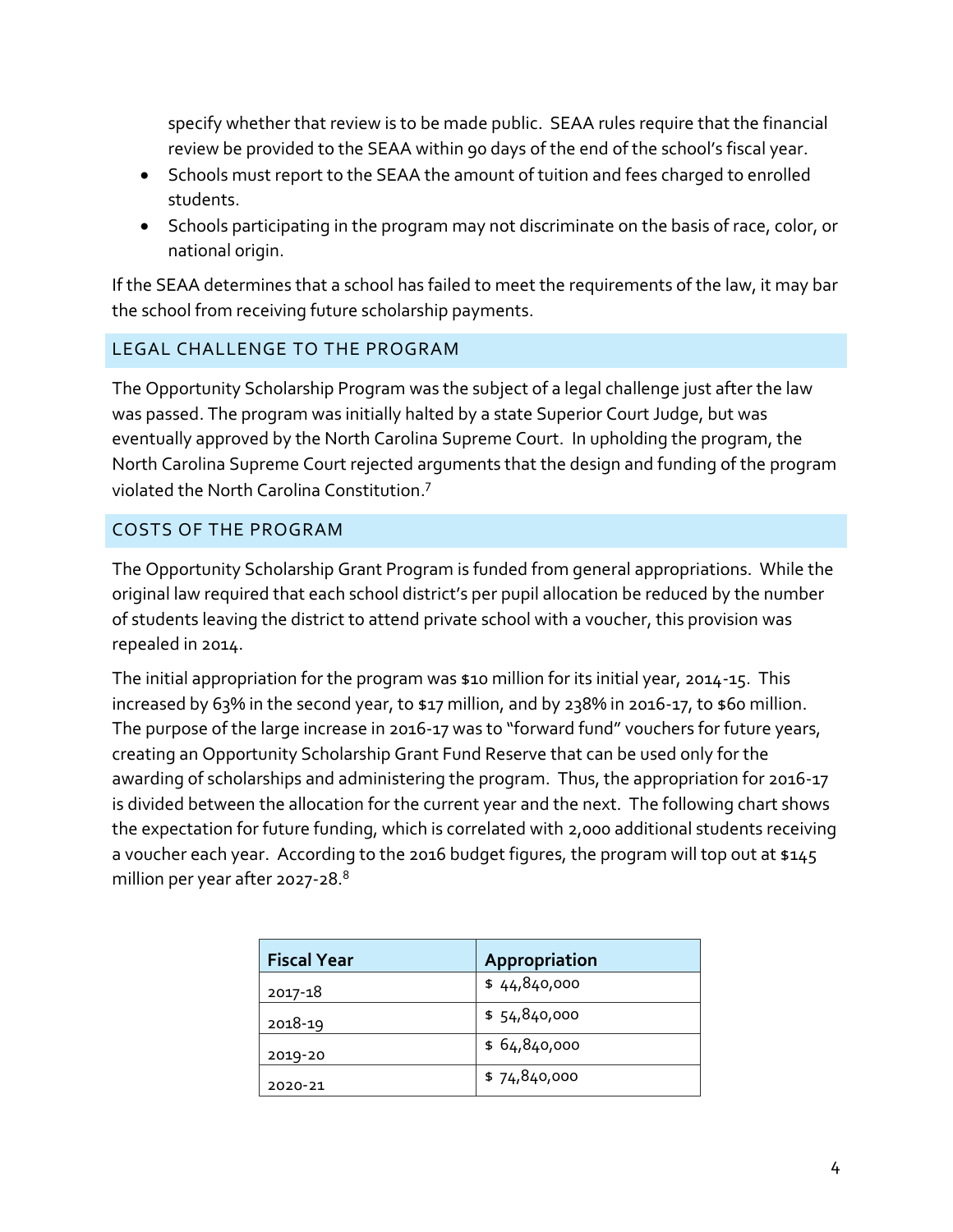| 2021-22       | \$84,840,000  |
|---------------|---------------|
| 2022-23       | \$94,840,000  |
| 2023-24       | \$104,840,000 |
| $2024 - 25$   | \$114,840,000 |
| 2025-26       | \$124,840,000 |
| 2026-27       | \$134,840,000 |
| 10-year total | \$898,400,000 |

#### STUDENT PARTICIPATION IN THE PROGRAM

The Opportunity Scholarship Program was in effect for half of the 2014-15 school year, and for the following two years. The SEAA is required to report each year to the Legislative Joint Education Oversight Committee on the demographics of the participants. The following information is taken from those reports as well as from other data published on the SEAA website and the website of the NC Division of Non-Public Education.<sup>9</sup>

#### OVERALL PARTICIPATION

The number of students applying to participate and the number who eventually were awarded a voucher has increased each year since the program's inception. The following chart shows that the number of applicants from year 1 to year 2 increased by 56%, while the increase in applicants from year 2 to year 3 was just 8%.

| Year           | <b>Number of New</b><br><b>Applicants</b> | <b>Number of Eligible</b><br>Applicants* | <b>Number of Voucher</b><br>Recipients** |
|----------------|-------------------------------------------|------------------------------------------|------------------------------------------|
| 2014-15        | 5,558                                     | 4,218                                    | 1,216                                    |
| 2015-16        | 8,675                                     | 6,109                                    | 3,682                                    |
| $2016 - 17***$ | 9,394                                     | 6,027                                    | 5,432                                    |

\*Students may be denied eligibility because their family's income is too high, because they did not previously attend public school, or because they otherwise do not fit an eligibility category. \*\*Eligible applicants may not receive a voucher because there are more eligible applicants than available vouchers or because they ultimately decline an offered voucher. In the first year, vouchers were distributed only for the second semester. \*\*\* As of 2/1/17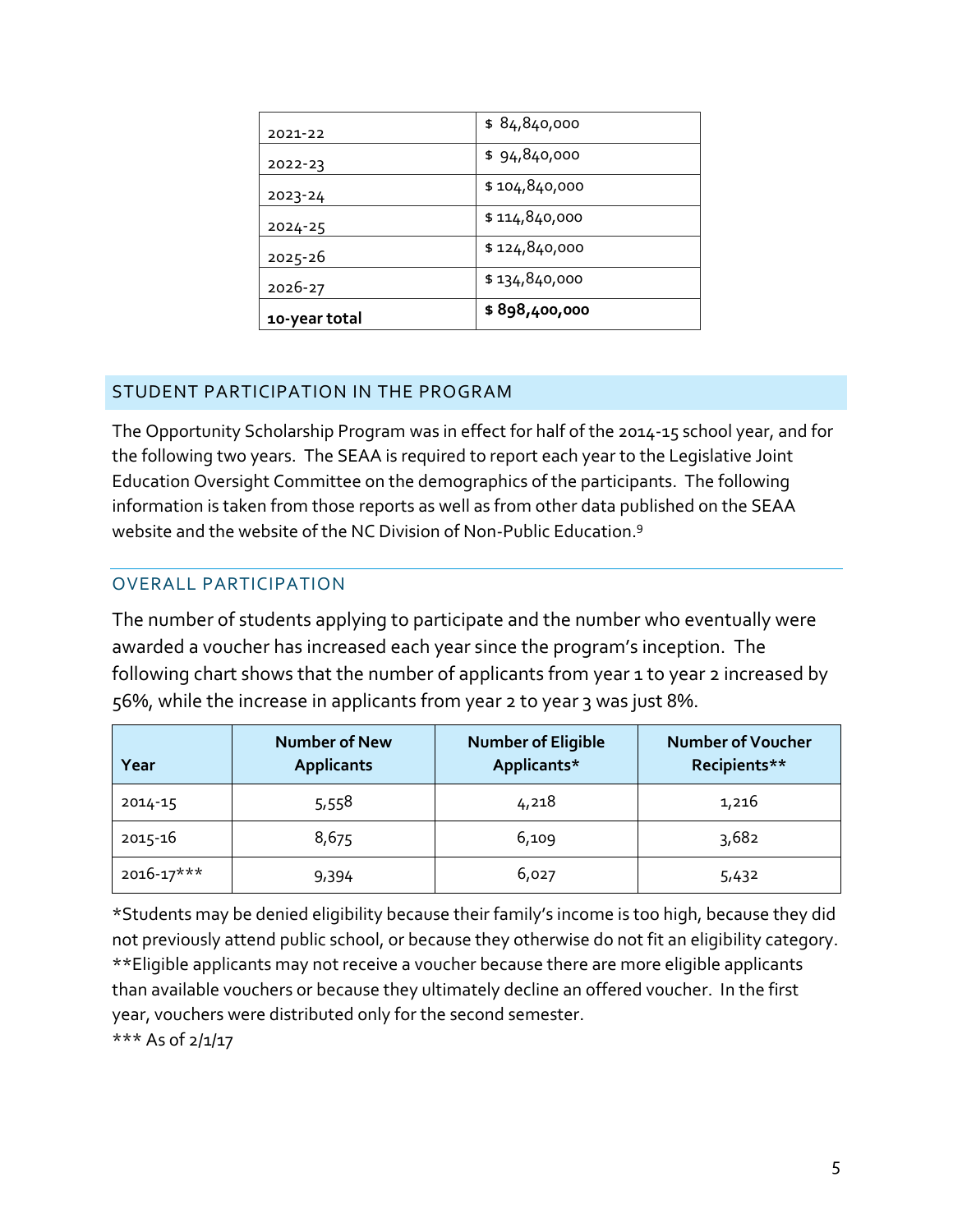#### GRADE LEVEL DISTRIBUTION

The statute reserves a portion of the funds available for children entering kindergarten and first grade. Those students are given priority in future years. As a result, the program is currently weighted toward younger children. The breakdown for 2015-16 is as follows:

| <b>Grade Level</b>                | Number of<br><b>Recipients</b> | Percentage of<br><b>All Recipients</b> |
|-----------------------------------|--------------------------------|----------------------------------------|
| Kindergarten                      | 579                            | 16%                                    |
| 1st Grade                         | 564                            | 16%                                    |
| 2nd Grade                         | 307                            | 9%                                     |
| 3rd Grade                         | 322                            | 9%                                     |
| 4th Grade                         | 296                            | 9%                                     |
| 5th Grade                         | 288                            | 8%                                     |
| <b>Elementary grades - Total</b>  | 2,356                          | 68%                                    |
| 6th Grade                         | 278                            | 8%                                     |
| 7th Grade                         | 259                            | 7%                                     |
| 8th Grade                         | 181                            | 5%                                     |
| Middle School grades - Total      | 718                            | 20%                                    |
| 9th Grade                         | 153                            | 4%                                     |
| 10th Grade                        | 127                            | 3%                                     |
| 11th Grade                        | 82                             | 2%                                     |
| 12th Grade                        | 24                             | 1%                                     |
| <b>High School grades - Total</b> | 386                            | 11%                                    |
| All recipients                    | 3,460*                         | 99%                                    |

\*This was preliminary data. Total recipients for 2015-16 exceeded this total by 222 students; additional grade level data is not available. The percentages do not add up to 100% due to rounding.

#### DISTRIBUTION BETWEEN RELIGIOUS AND SECULAR SCHOOLS

The voucher program has been most popular with families who prefer religious education. In all three years, about 93% of the vouchers were used to pay tuition at religious schools. The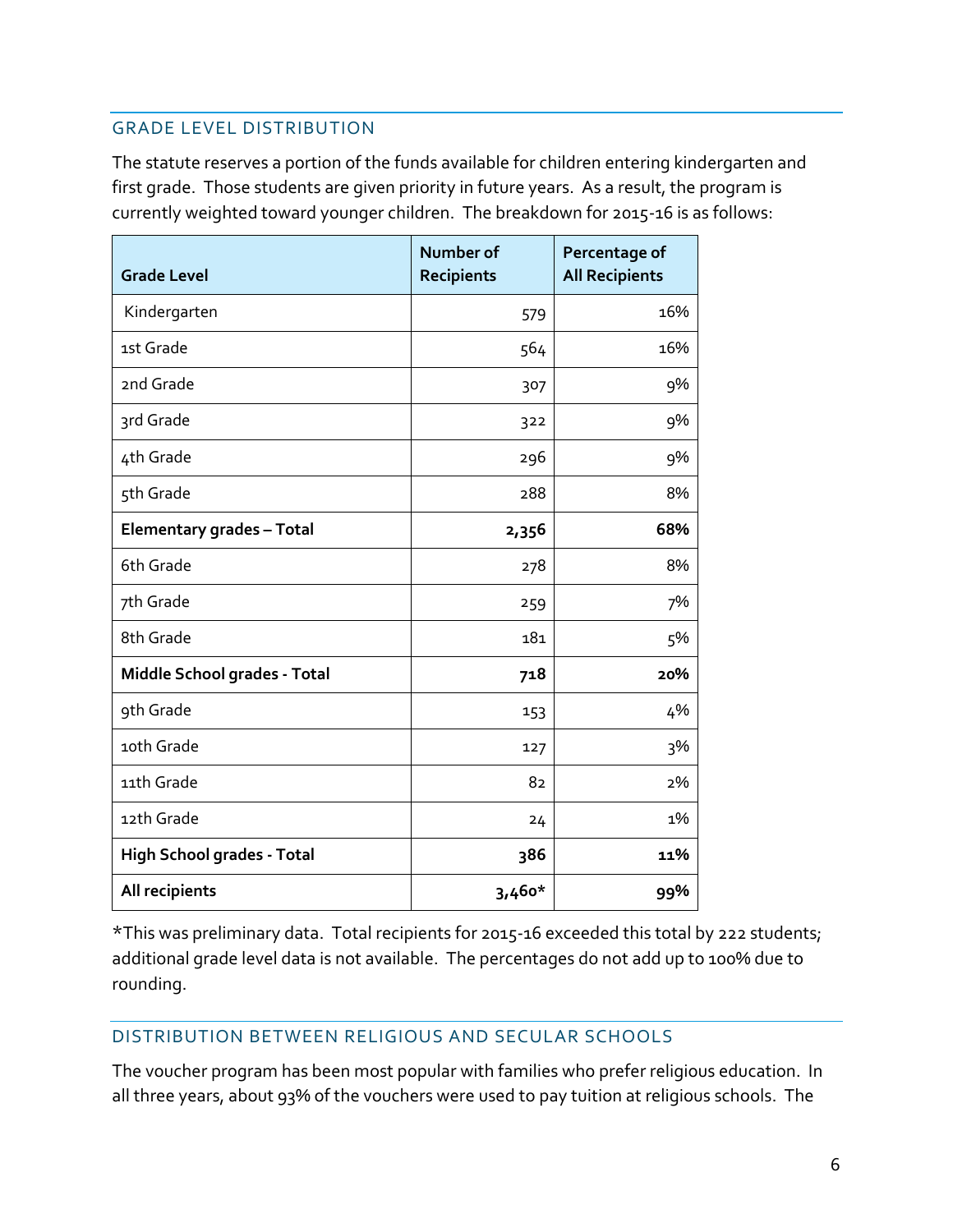following chart shows the distribution of voucher at religious and secular schools during the first three years.

| Year      | <b>Total Recipients</b> | <b>Using Vouchers at</b><br><b>Secular School</b> | <b>Using Vouchers at</b><br><b>Religious School</b> |
|-----------|-------------------------|---------------------------------------------------|-----------------------------------------------------|
| 2014-2015 | 1,216                   | 85(7%)                                            | 1,131 (93%)                                         |
| 2015-2016 | 3,682                   | 251 (6.8%)                                        | 3,431(93.2%)                                        |
| 2016-2017 | 5,432                   | 400 (7.4%)                                        | 5,032 (92.6%)                                       |

# RACIAL AND ETHNIC DISTRIBUTION

While students from all ethnic groups have applied for and received scholarships, the program has been somewhat more popular with African American students. African-American students have applied in higher numbers relative to their representation in the public school population. White and Hispanic students have applied in lower numbers relative to their representation in the population. This trend has lessened since the first year, however, with the percentages moving closer toward their overall percentages in the public school population.

| Year    | African-<br>American<br>recipients* | <b>Biracial</b><br>Recipients** | White<br>Recipients*** | <b>Hispanic</b><br>recipients**** | Other ***** |
|---------|-------------------------------------|---------------------------------|------------------------|-----------------------------------|-------------|
| 2014-15 | $623 - 49%$                         | $109 - 9%$                      | $333 - 27%$            | $105 - 8\%$                       | 46 – 4%     |
| 2015-16 | $1,295 - 37\%$                      | $311 - 9%$                      | $1,366 - 39\%$         | $294 - 8%$                        | 194 – 6%    |
| 2016-17 | $1,902 - 35\%$                      | $542 - 10\%$                    | $2,244 - 41\%$         | $516 - 9%$                        | $228 - 4%$  |

\*African-Americans make up about 25% of the public school population in NC \*\* NC does not report a biracial category in school population figures \*\*\* White students make up about 50% of the public school population in NC \*\*\*\* Hispanic students make up about 17% of the public school population in NC \*\*\*\*\* Other ethnicities make up about 8% the public school population in NC; this number may include some that are reported as "biracial" in the figures from the SEAA.

The data do not show, however, racial and ethnic breakdowns of the various schools. Previous research on North Carolina private schools in general showed that more than 30% of private schools in North Carolina are highly segregated (more than 90% of students of one race) and 80% enroll more than half of the same race.<sup>10</sup> Without data on racial enrollments in voucher schools, it is not clear whether vouchers contribute to school segregation. Because of the overall data on private schools, however, the voucher program may well be contributing to increasing school segregation.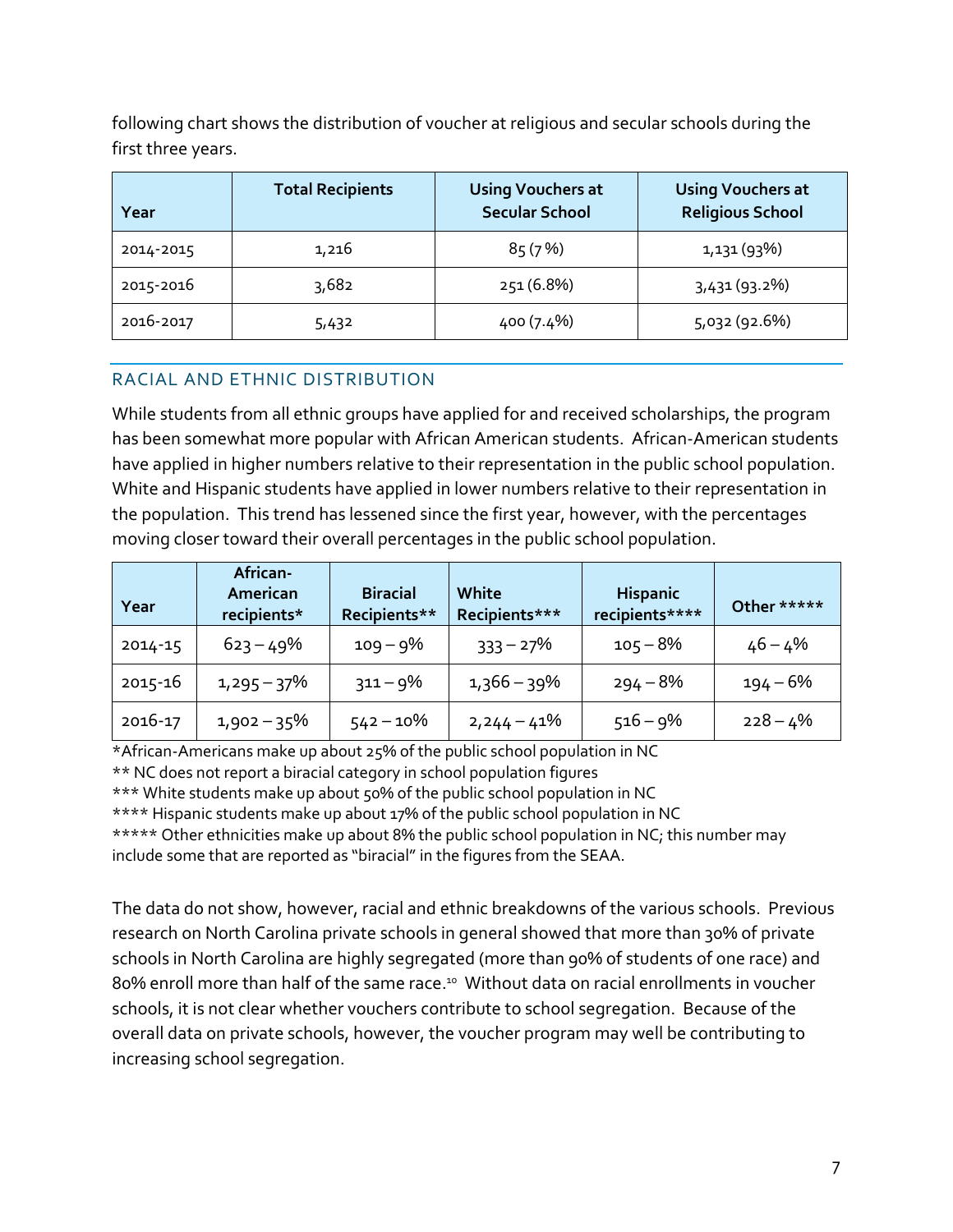# SCHOOL PARTICIPATION

The number of private schools participating in the program by enrolling at least one student with a tuition voucher rose after the first year, but was stable during the second two years.

| Year      | <b>Total number of</b><br>NC private schools | <b>Number of schools</b><br>willing to accept<br>vouchers | Number of schools with<br>recipients enrolled |
|-----------|----------------------------------------------|-----------------------------------------------------------|-----------------------------------------------|
| 2014-2015 | 720                                          | 333                                                       | 224                                           |
| 2015-2016 | 742                                          | 429                                                       | 328                                           |
| 2016-2017 | Data not available                           | 431                                                       | 349                                           |

Of the participating schools, less than 20% were secular schools; more than 80% were religious schools. This does not line up exactly with the percentages of vouchers used at religious schools versus secular schools (93% at religious schools), because several religious schools enrolled large numbers of students.

| Year    | Number of schools with<br>voucher recipients<br>enrolled | <b>Number of secular</b><br>schools with recipients<br>enrolled | <b>Number of religious</b><br>schools with recipients<br>enrolled |
|---------|----------------------------------------------------------|-----------------------------------------------------------------|-------------------------------------------------------------------|
| 2014-15 | 224                                                      | 33 (15%)                                                        | 191 (85%)                                                         |
| 2015-16 | 328                                                      | 54 (16%)                                                        | 274 (84%)                                                         |
| 2016-17 | 349                                                      | 65(19%)                                                         | 284 (81%)                                                         |

The participating schools range in size from very small to large. As the following chart shows, six of the participating schools enroll more than 1,000 students. The most typical size for a participating school is between 100 and 250 students. However, 33 schools (7%) have ten or fewer students, with another 42 (9%) enrolling 20 or fewer students. Together, that means that nearly a fifth of the schools accepting vouchers have total enrollments of 20 or fewer students.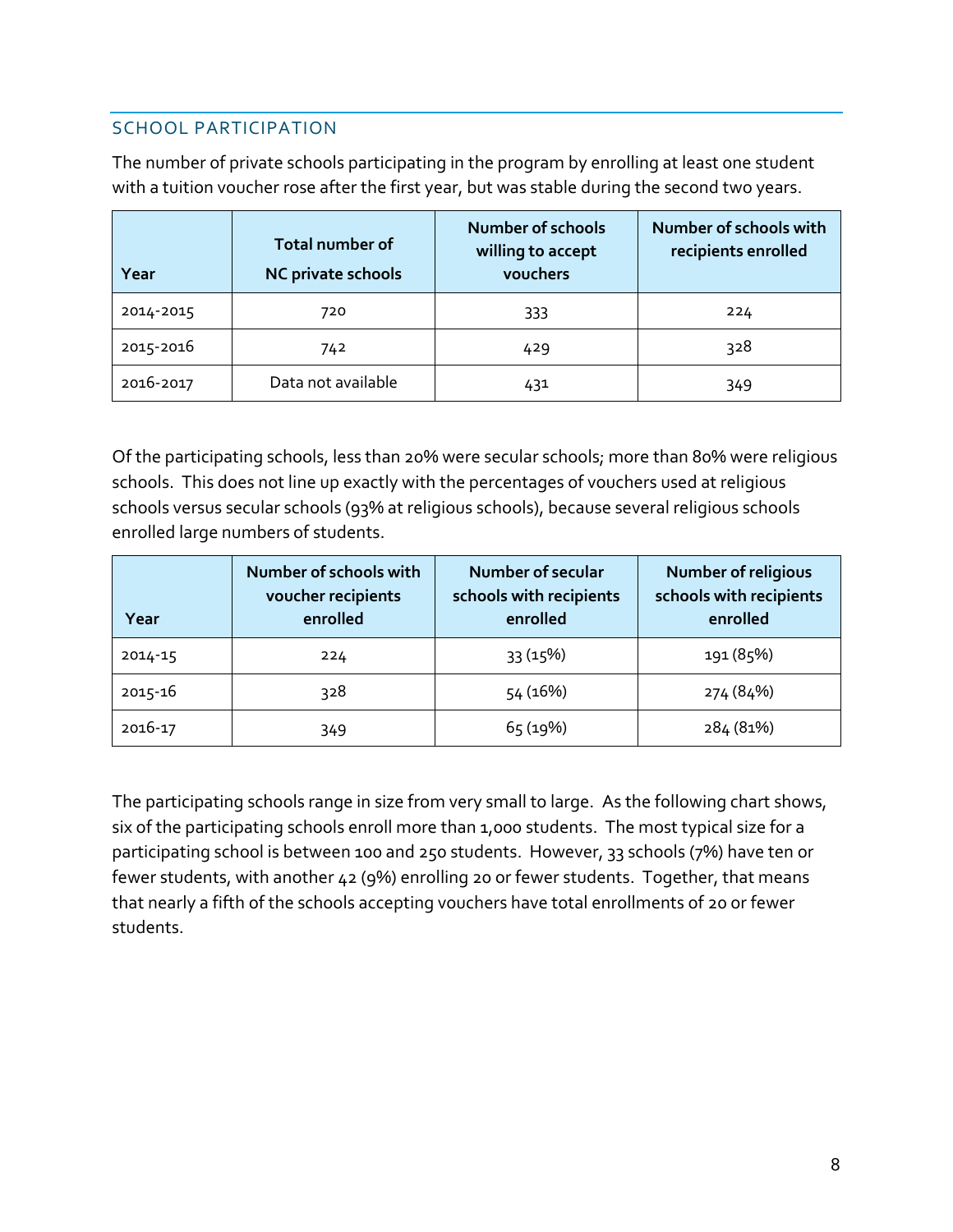

The five schools with the largest enrollment of students with vouchers in each year, together with the aggregate amount received in voucher payments on behalf of the students, are as follows:

| Year    | <b>School and location</b>                     | Number of<br>students using<br>vouchers | Amount received in<br>voucher payments |
|---------|------------------------------------------------|-----------------------------------------|----------------------------------------|
| 2014-15 | Greensboro Islamic Academy -<br>Greensboro     | 67                                      | \$279,300                              |
|         | Word of God Christian Academy - Raleigh        | 47                                      | \$180,600                              |
|         | Victory Christian Center School -<br>Charlotte | 37                                      | \$155,292                              |
|         | Concord First Assembly Academy -<br>Concord    | 30                                      | \$118,230                              |
|         | Freedom Christian Academy-<br>Fayetteville     | 26                                      | \$107,204                              |
|         |                                                |                                         |                                        |
| 2015-16 | Trinity Christian School - Fayetteville        | 131                                     | \$519,750                              |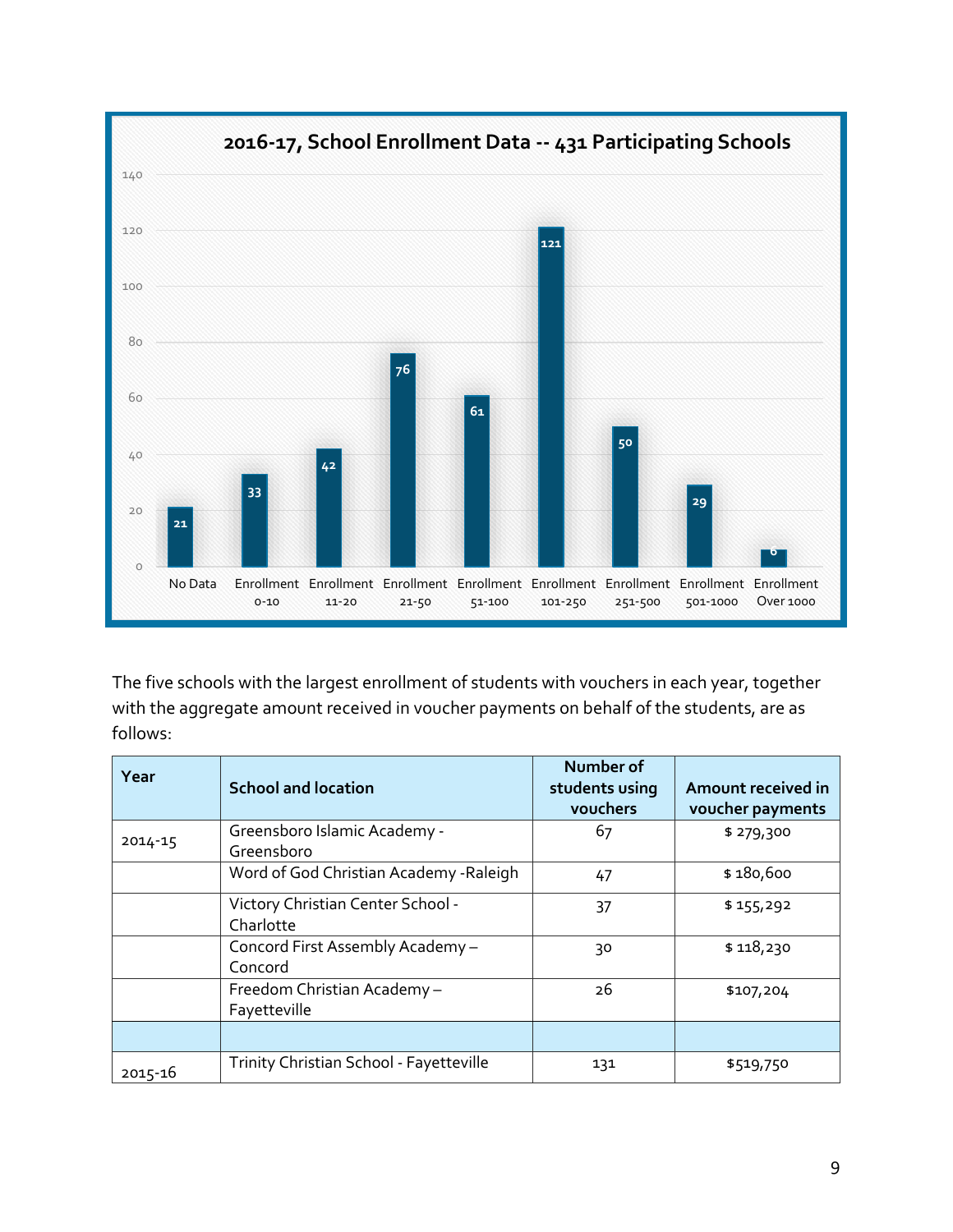|         | Greensboro Islamic Academy -<br>Greensboro      | 94  | \$373,800 |
|---------|-------------------------------------------------|-----|-----------|
|         | Word of God Christian Academy -<br>Raleigh      | 95  | \$347,400 |
|         | Fayetteville Christian School -<br>Fayetteville | 81  | \$285,437 |
|         | Tabernacle Christian School-<br>Monroe          | 72  | \$272,042 |
|         |                                                 |     |           |
| 2016-17 | Trinity Christian School - Fayetteville         | 164 | \$342,090 |
|         | Fayetteville Christian School -<br>Fayetteville | 124 | \$246,838 |
|         | Word of God Christian Academy -<br>Raleigh      | 124 | \$390,074 |
|         | Greensboro Islamic Academy -<br>Greensboro      | 112 | \$229,740 |
|         | Liberty Christian Academy-<br>Richlands         | 95  | \$349,294 |

The two secular schools with the largest voucher enrollment in 2014-15 were the Burlington School in Burlington, and the Wayne Country Day School in Goldsboro. Each school enrolled seven students with vouchers. In 2015-16, Wayne Country Day School in Goldsboro enrolled 20 voucher students. In 2016-17, Highlander Academy, in Red Springs, was the secular school with the most voucher students. It enrolled 30 students with vouchers.

# ACADEMIC PERFORMANCE OF VOUCHER STUDENTS

The law requires all schools with students enrolled in the program to administer, at least once a year, a nationally-standardized test to voucher students in all grades, beginning with third grade. The chief administrative officer may select the test to be administered. The test must measure achievement in English grammar, reading, spelling, and math. The law requires that "test performance data" be provided to the SEAA by July 15 of each year. The law does not spell out how the data is to be provided, whether by individual scores or only as aggregate data. The SEAA does not collect demographic data on the test takers specifically, so it does not have the ability to see the test results by grade level, race, ethnicity, or sex.

#### AGGREGATE, PUBLIC DATA

The law states that most of the date is not a public record. However, a small subset of the data -- the aggregate test performance of voucher students enrolled at schools where more than 25 students receive vouchers – is a public record. The data currently collected and made available as a public record includes the name of each school that enrolls more than 25 students with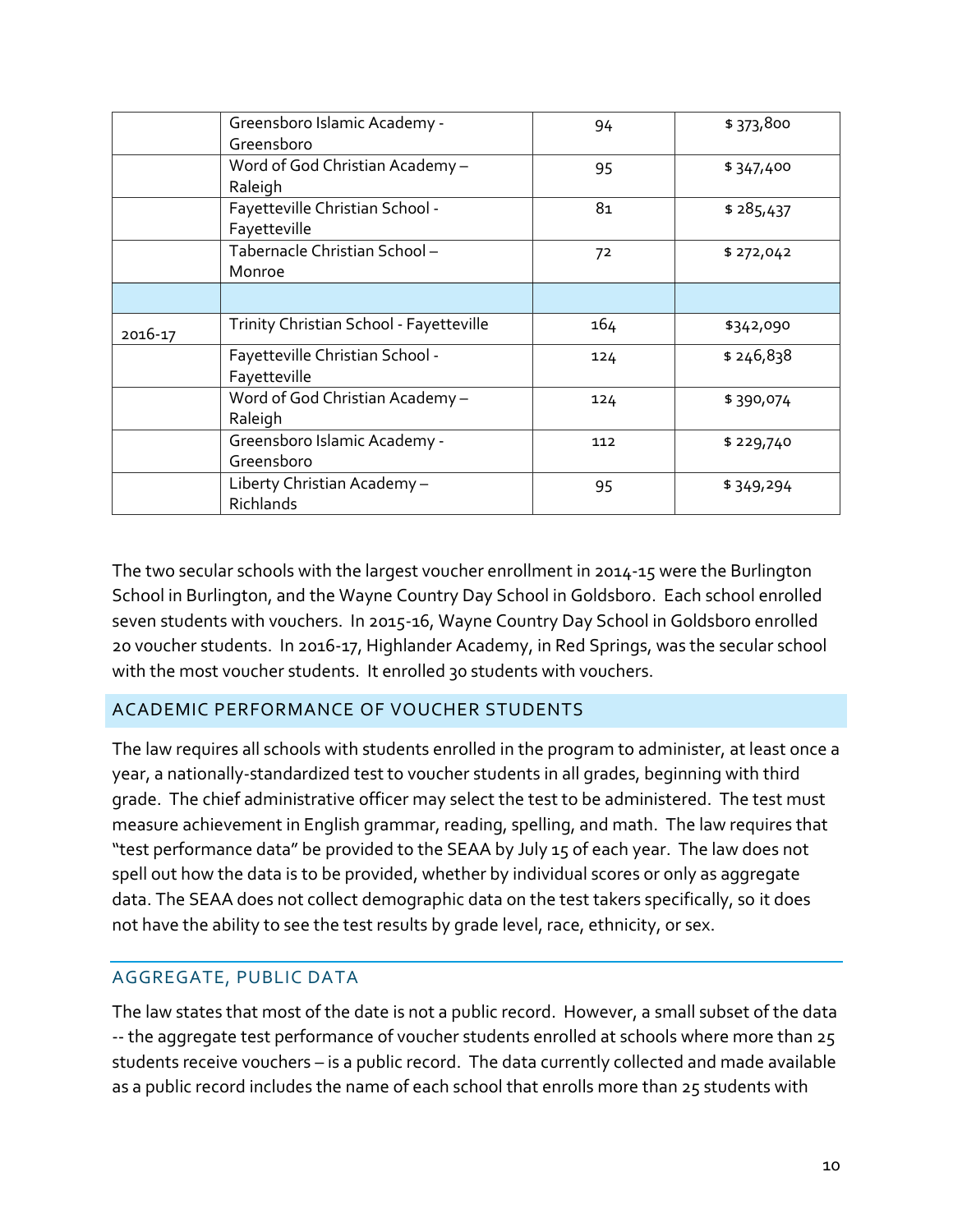vouchers, which test was administered, the number of test takers, and the percent of the test takers who scored above and below the 50<sup>th</sup> percentile (as determined by the test makers) on the test in reading, language, and math. When the number of students taking the test is fewer than five, no aggregate data is reported. Last year, ten percent of the schools reported data.

#### 2014-15

For the 2014-15 school year, just six schools reported aggregate data, reporting results for 172 test takers.<sup>11</sup> (This represents less than one percent of the participating schools and 14% of all students with vouchers.) There is no data on grade level, except that all test takers were in third grade or above. Overall, in the aggregate, 52% scored below the national average on the tests. The breakdown by subject is as follows:

In reading, 54% below; 46% at or above

In math, 53% below, 47% at or above

In language, 48% below, 52% at or above

Only one school reported that the majority of voucher students scored at or above the 50<sup>th</sup> percentile in all subjects (Freedom Christian Academy, Fayetteville, with 20 test takers, reporting 55% at or above the mark in reading; 80% at or above in language, and 60% at or above in math). The school with the poorest showing was Word of God Christian Academy, Raleigh, with 30 test takers, reporting 70% scoring in the lower half of all test takers nationally in reading and 83% scoring in the lower half in math.

#### 2015-16

For the 2015-16 school year, 34 schools reported aggregate data, reporting results for 817 test takers. This represents ten percent of the participating schools and 22% of the students with vouchers. Overall, in the aggregate, 54% scored below the national average on the tests. The breakdown by subject is as follows:

In reading, 55% below; 45% at or above

In math, 53% below, 47% at or above

In language, 54% below, 46% at or above

In this group, 10 schools of the 34 reported a majority of test takers scored at or above the 50<sup>th</sup> percentile in all three areas.<sup>12</sup> In other words, in more than two-thirds of the schools, most students scored below the 50th percentile. The school with the highest scores was Al-Iman Islamic School in Raleigh, with 23 test takers, posting scores as follows: reading – 91% at or above the 50<sup>th</sup> percentile; language – 91% at or above the 50<sup>th</sup> percentile; math – 83% at or above the 50<sup>th</sup> percentile.<sup>13</sup> Seven schools<sup>14</sup> reported that more than three quarters of the voucher-supported students scored below the national average in reading; five schools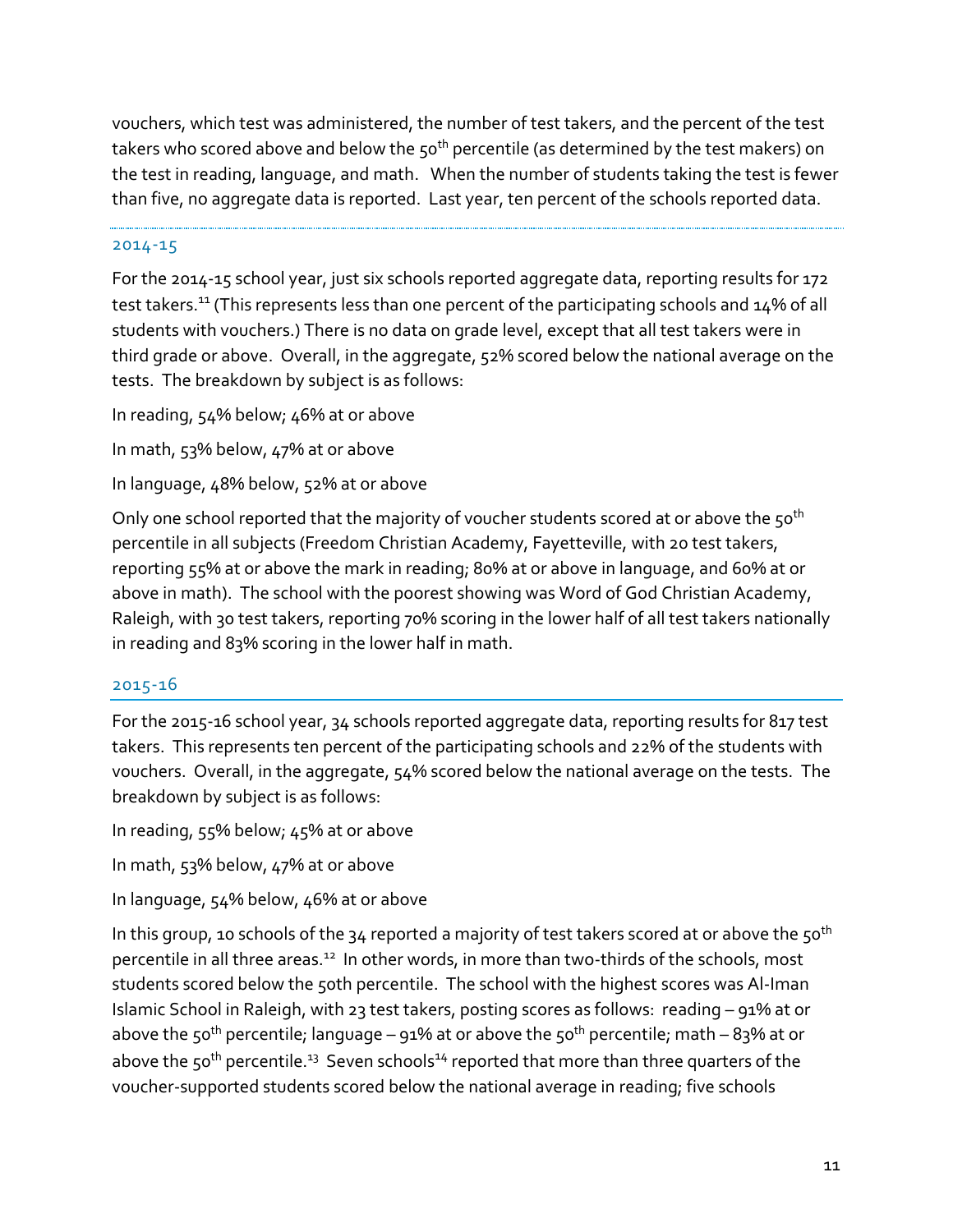reported that more than three quarters of the voucher students scored below the national average in math.<sup>15</sup>

# PUBLIC SCHOOL COMPARISON

Although it is not an "apples-to-apples" comparison, the most recent data shows that comparable students who remained in public schools are scoring better than the voucher students on national tests. Data from the National Assessment of Educational Progress (NAEP) for 2015 shows that, as a group, the North Carolina public school children who were eligible for free and reduced lunch scored above the national average in 2 of 4 categories:  $4<sup>th</sup>$ grade reading,  $4<sup>th</sup>$  grade math; exactly at the national average for 8<sup>th</sup> grade math; and slightly below the national average for 8<sup>th</sup> grade reading.

NAEP does not report the percentage of students that score at or above the national average. Rather, it reports average scores for reading and math for  $4^{th}$  graders and 8<sup>th</sup> graders. With regard to North Carolina public school children who are eligible for free & reduced priced lunches,<sup>16</sup> we have the following data:

| Student group                 | <b>National average</b> | <b>NC Public School Students</b> |
|-------------------------------|-------------------------|----------------------------------|
| $4th$ grade reading           | 209                     | 215                              |
| 4 <sup>th</sup> grade math    | 229                     | 234                              |
| 8 <sup>th</sup> grade reading | 253                     | 249                              |
| 8 <sup>th</sup> grade math    | 268                     | 268                              |

Because the law allows the private schools to select their own tests, requires only a very small percentage of the test scores to be made public, and allows the public data to be reported only in aggregate form, no accurate comparisons can be made. The law requires the SEAA to report on the "learning gains or losses" of the voucher students and "compare, to the extent possible" with the learning gains or losses with similar public school students. Due to the nature of the data that will be produced by the private schools – which will never be comparable to public school data -- it is unlikely that any truly valid comparison will be possible.

The law also requires the SEAA to report on "the competitive effects on public school performance on standardized tests as a result of the scholarship grant program." This type of study is likewise difficult, due to the many factors that may affect the increase or decrease in student test scores and the challenge of isolating the impacts to one factor, such as the existence of private school vouchers. The SEAA is to contract with an independent research organization by 2018 to engage in the studies.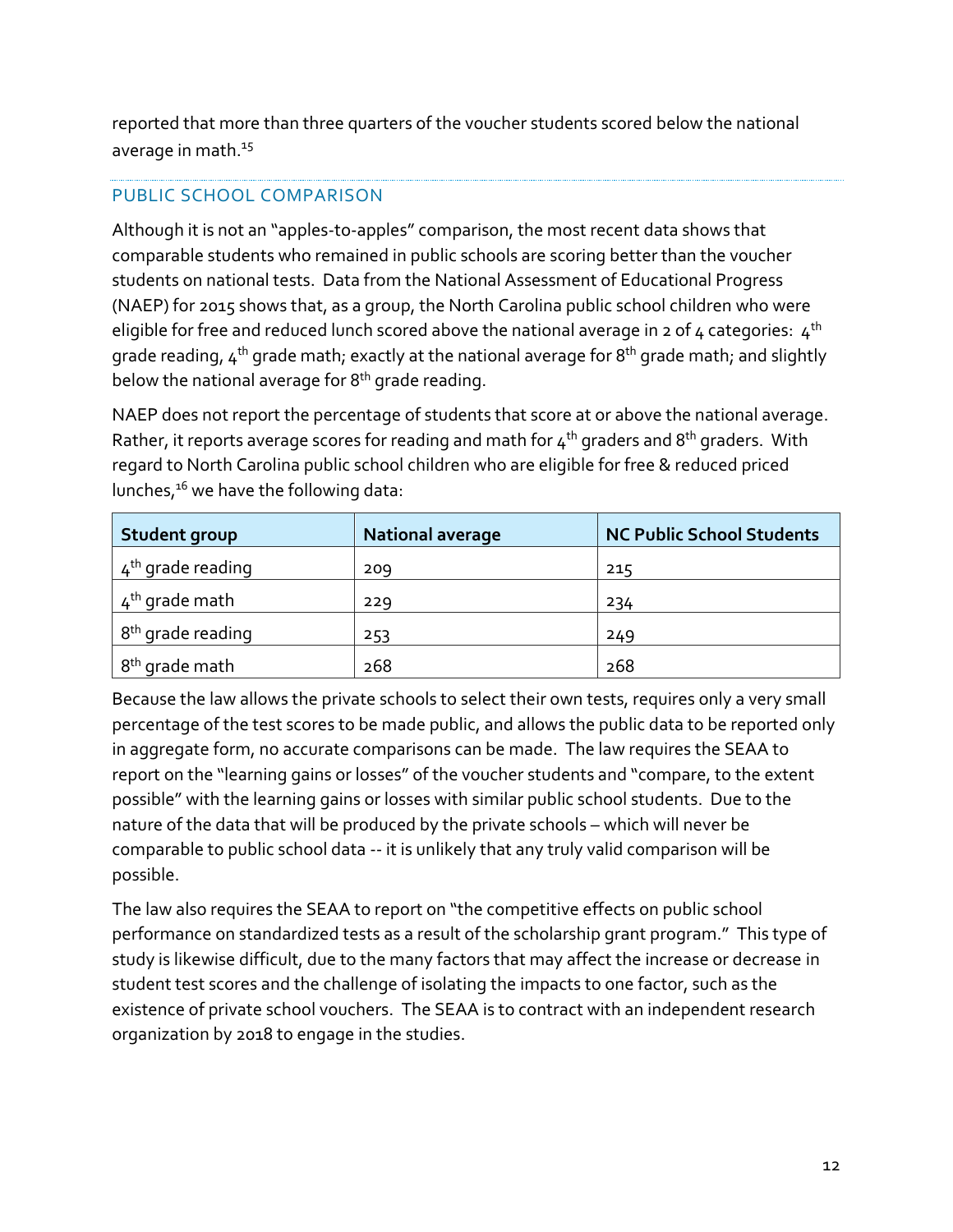#### ACCOUNTABILITY

#### OVERSIGHT OF ALL PRIVATE SCHOOLS

In comparison to most other states, North Carolina's general system of oversight of private schools is weak. North Carolina's limited oversight reflects a policy decision to leave the quality control function primarily to individual families. Under North Carolina law, private schools are permitted to make their own decisions regarding curriculum, graduation requirements, teacher qualifications, number of hours/days of operation, and, for the most part, testing. No accreditation is required of private schools.

All private schools must notify the state Division of Non-Public Education, within the Department of Administration, of their intent to operate, providing a name, address and chief administrator. They must obey all state and local health and safety regulations and must keep attendance and immunization records. They must operate nine months of the year, but the length of the school day is left to the administration. Finally, they must administer an annual test to  $3^{rd}$ , 6<sup>th</sup>, and 9<sup>th</sup> graders. The test, which must be a "nationally-standardized test or other equivalent measure"<sup>17</sup> may be selected by the head of the school. It must measure achievement in the areas of English grammar, reading, spelling, and mathematics. Private high schools must also administer a test to  $11<sup>th</sup>$  graders "to assure that all high school graduates possess those minimum skills and that knowledge thought necessary to function in society."<sup>18</sup> Again, the test may be selected by the head of the school and must be a nationally standardized test or equivalent measure. The school must establish a minimum score in verbal and quantitative skills that must be obtained to be graduated from high school; the state does not judge the adequacy of that score. The required records and test scores must be maintained for one year and made available upon request to a representative of the state. Due to the number of private schools in North Carolina (742 in 2015-16) and the limited staff in the Division of Non-Public Education, most schools are not annually requested to provide their records; many go for years without providing any data. The state has no power to shut down any private school, regardless of how poor their student achievement data are.

#### OVERSIGHT OF PRIVATE SCHOOLS ACCEPTING VOUCHERS

North Carolina, like several other jurisdictions, operates a two-tiered accountability system, with more requirements placed on schools accepting vouchers. Even with this second tier, however, the requirements are minimal as compared to the other jurisdictions. For North Carolina private schools accepting vouchers, the additional requirements described on page 3 of this report are added.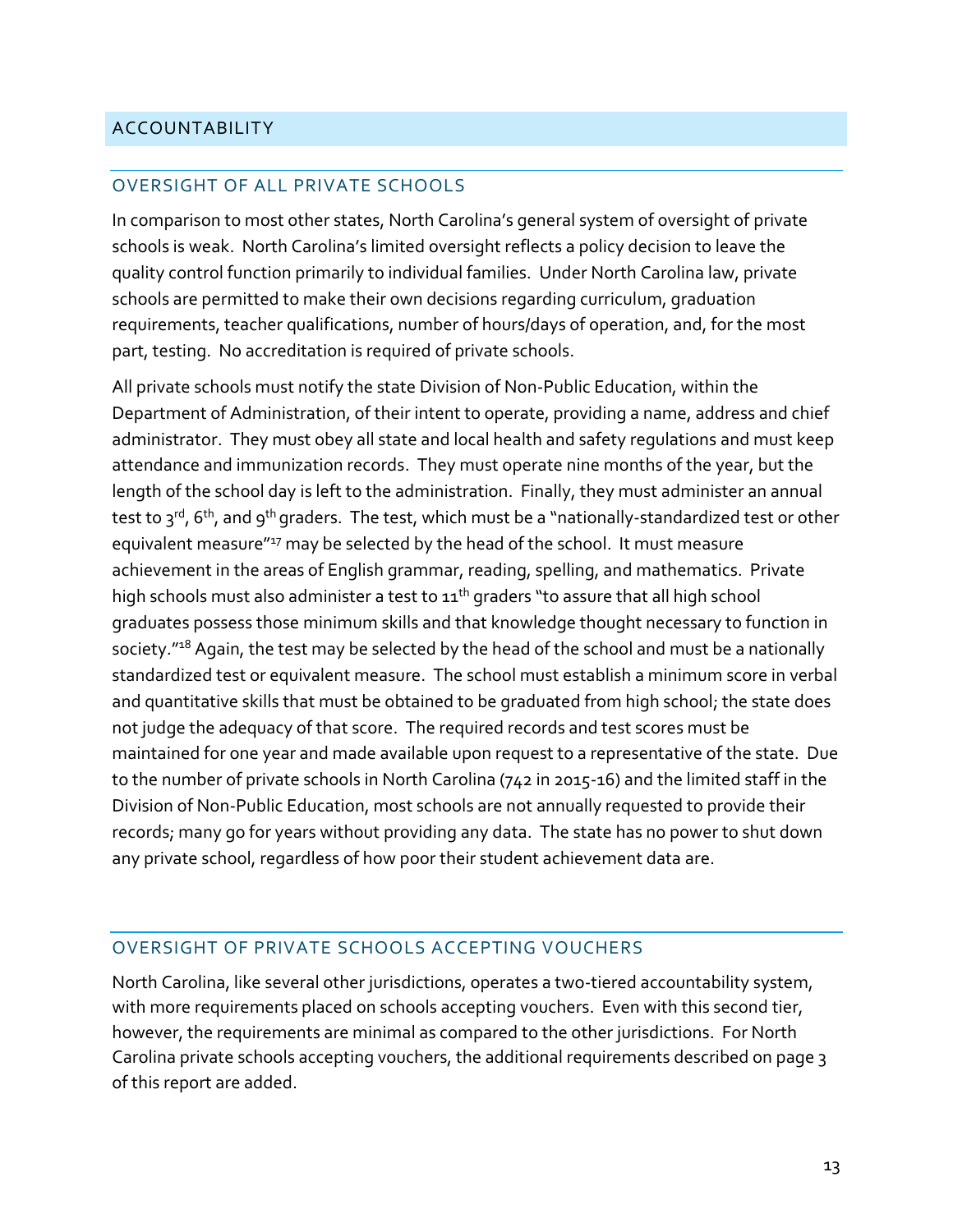As the chart below shows, most states require schools accepting vouchers to be accredited in some fashion, use the state-approved curriculum or an equivalent, employ only licensed or certified teachers, participate in the state testing program, and operate for as many hours and days of school as public school are operated. Most other jurisdictions also require that the schools accepting vouchers make their testing data public, and several have a mechanism that denies future vouchers for schools that cannot demonstrate acceptable educational results over a period of time.

| Requirements for non-public schools participating |                                       |                                                      |                                              |                                                                    |                                                                                                  |
|---------------------------------------------------|---------------------------------------|------------------------------------------------------|----------------------------------------------|--------------------------------------------------------------------|--------------------------------------------------------------------------------------------------|
|                                                   |                                       |                                                      | in school voucher/scholarship programs       |                                                                    |                                                                                                  |
| <b>Jurisdiction</b>                               | Accreditation<br>or State<br>Approval | <b>State</b><br>Required<br>or Defined<br>Curriculum | Required<br><b>Teacher</b><br>Qualifications | Required<br>Participation<br>in State<br><b>Testing</b><br>Program | <b>Operation for</b><br>the Same<br>Number of<br><b>Hours/Days</b><br>as Public<br><b>School</b> |
| Arizona                                           |                                       | $\mathbf{1}$                                         |                                              |                                                                    |                                                                                                  |
| Cleveland                                         |                                       |                                                      |                                              |                                                                    |                                                                                                  |
| D.C.                                              |                                       |                                                      |                                              |                                                                    | フ                                                                                                |
| Indiana                                           |                                       |                                                      |                                              |                                                                    |                                                                                                  |
| Louisiana                                         |                                       |                                                      |                                              |                                                                    |                                                                                                  |
| Maine                                             |                                       |                                                      |                                              | $\overline{3}$                                                     |                                                                                                  |
| Milwaukee                                         |                                       |                                                      |                                              |                                                                    |                                                                                                  |
| Ohio                                              |                                       |                                                      |                                              | 4                                                                  |                                                                                                  |
| Vermont                                           |                                       |                                                      |                                              |                                                                    |                                                                                                  |
| Wisconsin                                         |                                       |                                                      |                                              |                                                                    |                                                                                                  |
| <b>N</b> Carolina                                 |                                       |                                                      |                                              |                                                                    |                                                                                                  |

- 1 Any student with a voucher must be educated in reading, grammar, math, social studies and science.
- 2 Instructional days and hours must be approved by D.C. Board but the regulations do not specify the numbers.
- 3 If 60% of students are publicly funded, school must participate in the state testing program.
- 4 For all high schools and for any school in which 65% of students are getting vouchers.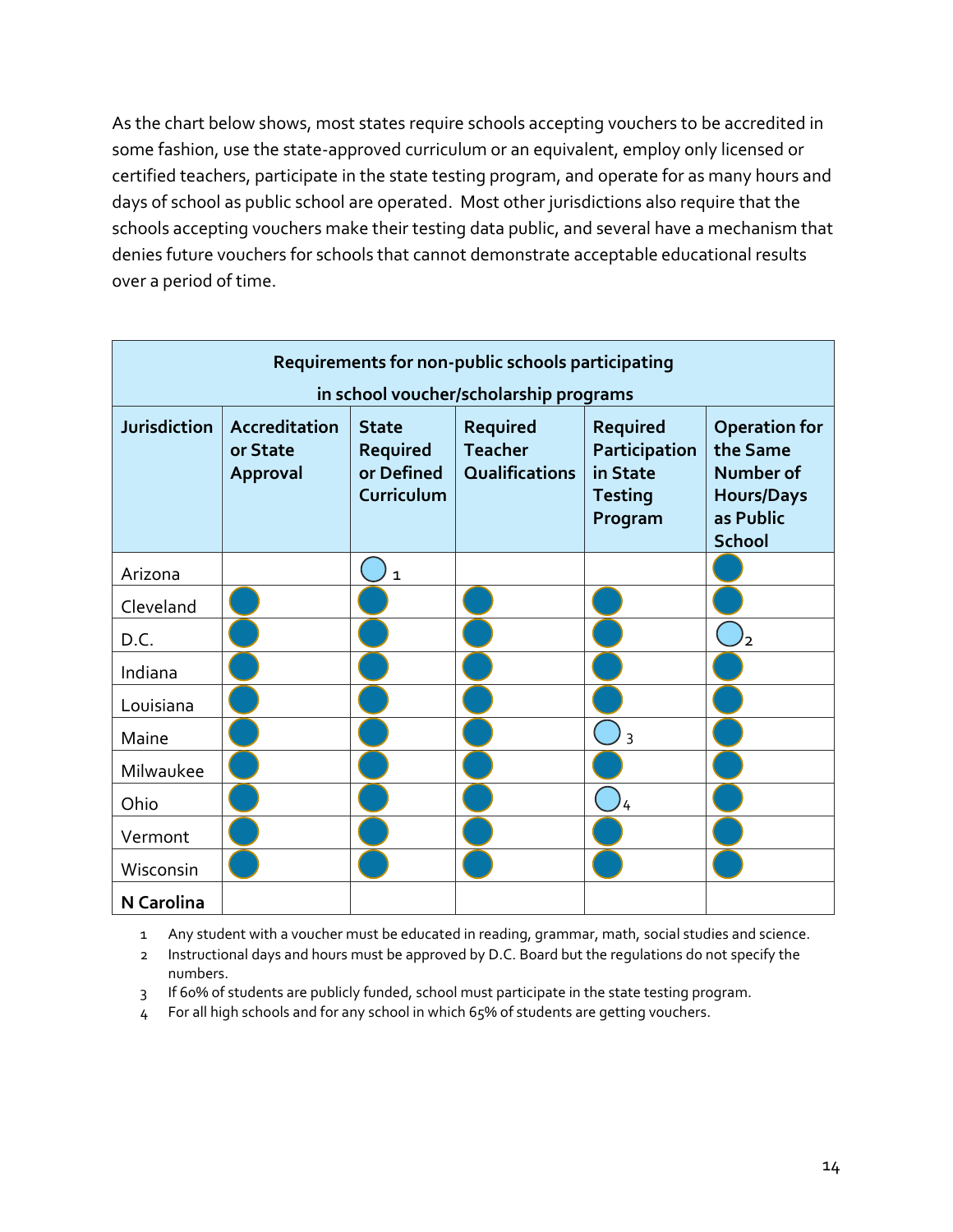#### ANALYSIS

The Opportunity Scholarship Grant Program is still in its early stages in North Carolina. With fewer than 6,000 children participating, out of the 1.5 million school-age children in the state, its overall impact on the state's education system is limited. Nevertheless, given that the program is slated to grow significantly over the next ten years, North Carolina policy makers are well-served to take a preliminary look at the program.

#### IS THE PROGRAM SERVING ITS PURPOSES?

Unlike some laws, the law creating the Opportunity Scholarship Grant Program does not set out its purpose. Generally, however, voucher supporters identify "parental choice" as one of the most significant values advanced in support of voucher programs.<sup>19</sup> Voucher programs are said to give parents who could not otherwise afford private school the same choice that wealthier parents have: the right to choose the school they believe will provide the best education for their children. Supporters of vouchers believe that parents should be able to remove their children from failing or low-performing schools and enroll them in schools where they will be better educated or to remove them from public school in favor of a religious education.<sup>20</sup> In addition, supporters suggest that the public schools will improve with the competition from private schools attracting local students.<sup>21</sup>

The program in North Carolina provides some choice to some parents to enroll their children in private schools. Because the size of the voucher is low compared to the tuition at many of the high-end college preparatory private schools,<sup>22</sup> those schools are not typically accessible to

low-income families even with voucher help. Religious schools and small schools tend to have lower tuitions that are more within reach of a family with a  $a_4$ , 200 voucher. Both family preferences and tuition structures appear to account for the fact that 93% of vouchers are used at religious schools. Thus, the most successful outcome of the program to date is that it has given some parents who prefer religious education for their children assistance in obtaining that type of education.

The program in North Carolina is not limited to families whose children were or would be enrolled at lowperforming public schools, nor does the program have any program features that channel students into schools with better academic outcomes than the public schools in which the students would otherwise be enrolled. In fact, there is no requirement that the participating private schools meet any threshold of academic quality.

THE MOST SUCCESSFUL OUTCOME OF THE PROGRAM TO DATE IS THAT IT HAS GIVEN SOME PARENTS WHO PREFER RELIGIOUS EDUCATION FOR THEIR CHILDREN GOVERNMENT ASSISTANCE IN OBTAINING RELIGIOUS EDUCATION FOR THEIR CHILDREN.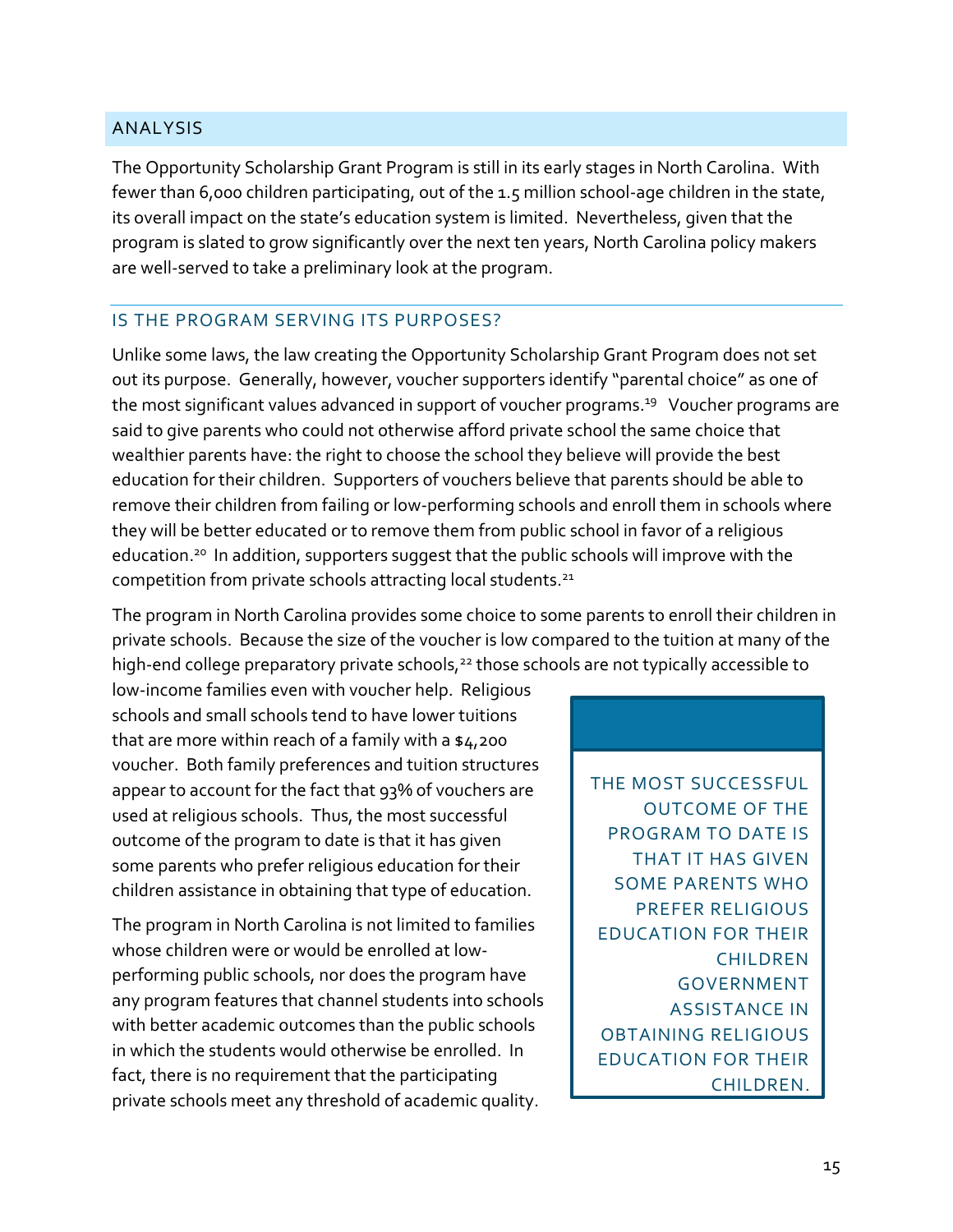Thus, to the extent that the program was established to provide options for better academic outcomes for children, nothing in the program's design assures or even promotes that outcome.

The national data suggests that the students using vouchers are unlikely to gain much academic advantage in any event. Studies of similar voucher programs in other jurisdictions show that overall, children who choose vouchers to attend private school do no better, and in some cases, considerably worse, than the children who remained in public school.

TO THE EXTENT THE VOUCHER PROGRAM WAS ESTABLISHED TO PROVIDE OPTIONS FOR BETTER ACADEMIC OUTCOMES FOR CHILDREN, NOTHING IN THE PROGRAM'S DESIGN ASSURES OR EVEN PROMOTES THAT OUTCOME.

A recent study commissioned by the Thomas B. Fordham Institute published in July 2016 drew this conclusion about the EdChoice program in Ohio: "The students who use vouchers to attend private schools have fared worse academically compared to their closely matched peers attending public schools. The study finds negative effects that are greater in math than in English language arts. Such impacts also appear to persist over time, suggesting that the results are not driven simply by the setbacks that typically accompany any change of school."<sup>23</sup>

Another recent study of the Louisiana Scholarship Program (LSP) found that the voucher students experienced dramatic academic declines after they left the public schools. The report concluded: "An LSP scholarship user who was performing at roughly the 50th percentile at baseline fell 24 percentile points below their control group counterparts in math after one year and 8 percentile points

below in reading. In year 2, LSP scholarship users continued to score below their control group counterparts by 13 percentile points in math."<sup>24</sup> The early and very limited data about the academic outcomes for North Carolina voucher children suggest that those outcomes will be in line with the national data, although nothing can be said with any certainty at this time.

In short, North Carolina's voucher program is serving the purpose of providing some lowincome families the choice to obtain a religious education for their children. It does not appear to be serving the purpose of producing better academic outcomes for those students.

# IS THERE ENOUGH ACCOUNTABILITY TO THE PUBLIC?

Because voucher programs, like the one in North Carolina, are supported through tax revenues, the public has a stake in knowing whether the money spent represents a sound investment. In addition, because attendance at a private school meets the state's compulsory education requirement, the state has a stake in being assured that the education offered meets basic standards.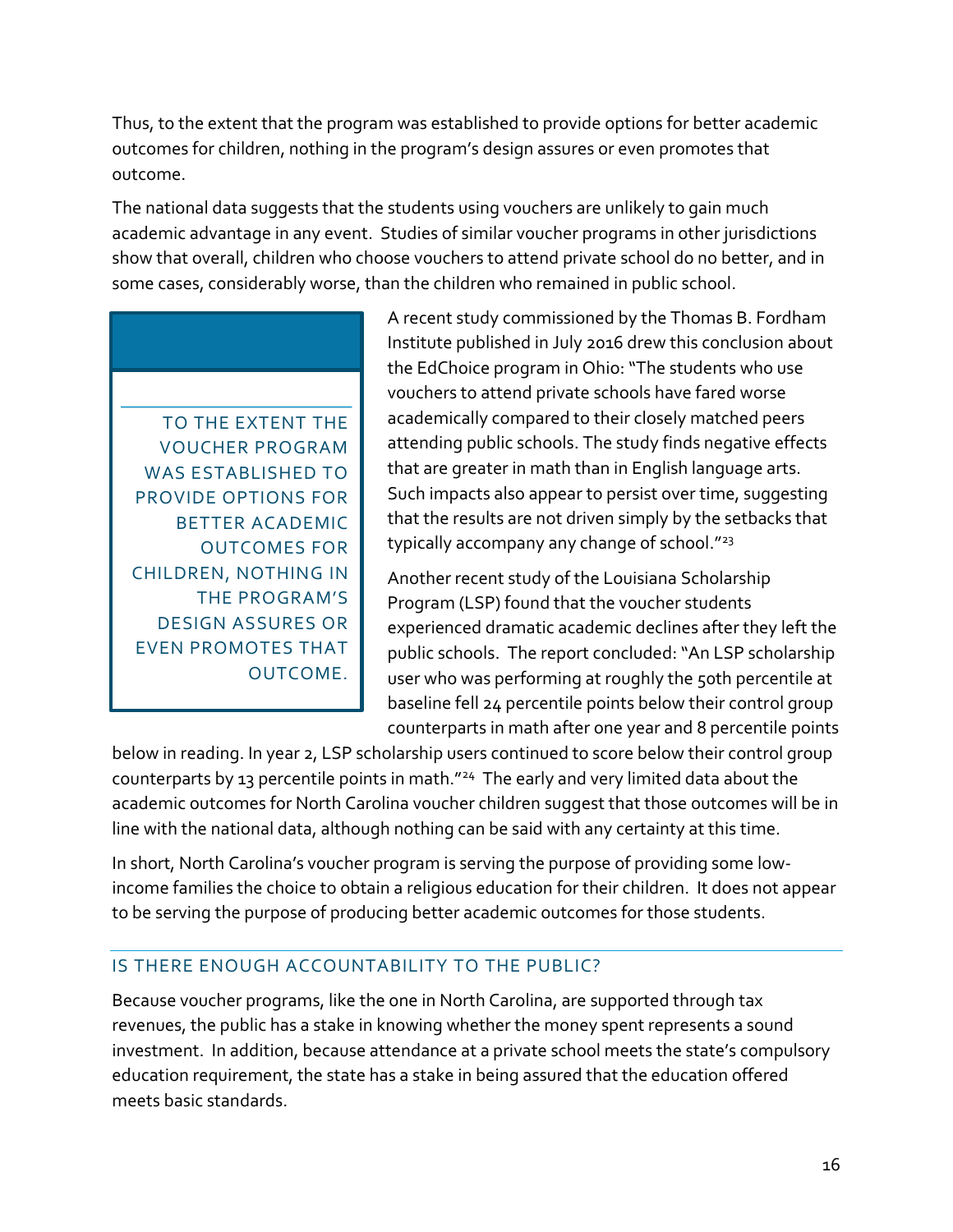As noted earlier in this report, North Carolina has traditionally left private school decisions to parents and has not intervened to protect children from attendance at poor quality private schools. Thus, North Carolina has no accreditation or approval system that imposes minimum standards on private schools. Nor does it require private school students to participate in any of the state testing embraced over the last several decades that produces significant data about the academic outcomes of children in public school.

The state's generally weak system of oversight applies as well to private schools that accept vouchers, although a few additional requirements apply to these schools. Overall, the program lacks the type of accountability that would allow the public to make an informed judgment about the investment being made. Following are the limitations of the few additional accountability measures built into the program:

 **Annual testing, rather than triennial testing**. While this additional frequency of testing will produce more information for parents, it produces little to allow the public to make judgments. The only publicly-available test data<sup>25</sup> is from schools that enroll more than 25 voucher students. For 2015-16, the data covered just ten percent of the schools, meaning that the public cannot know anything about the academic outcomes in more than 90% of the participating schools. Also, the data produced by the covered schools is so general that only very limited observations can be made. As noted above,

a school's report contains only the name of the test administered, the number of students taking the test, and the percentage of the students – at all grade levels and with all subgroups of students combined -- who have scored above or below the 50<sup>th</sup> percentile of the national takers of the test. Finally, there is no mechanism that allows the state to withhold vouchers from schools that produce poor test results.

 **Independent research.** The law requires that by 2018, the SEAA must contract with an independent research organization to analyze the "learning gains or losses of students receiving scholarship grants . . . on a statewide basis

PUBLICLY-AVAILABLE DATA ABOUT STUDENT OUTCOMES IN VOUCHER SCHOOLS WAS AVAILABLE FROM ONLY 10% OF THE SCHOOLS ENROLLING VOUCHER STUDENTS IN THE 2015-16 SCHOOL YEAR.

and . . . compare, to the extent possible . . . to public school students with similar socioeconomic backgrounds . . ." It must also analyze the competitive effect on the public schools. The report must be made available to the Joint Legislative Education Oversight Committee, to allow the Committee to make ongoing recommendations to the General Assembly. Despite this provision, it is unlikely that the research will provide any valid comparisons or truly informative results. The legislative decision to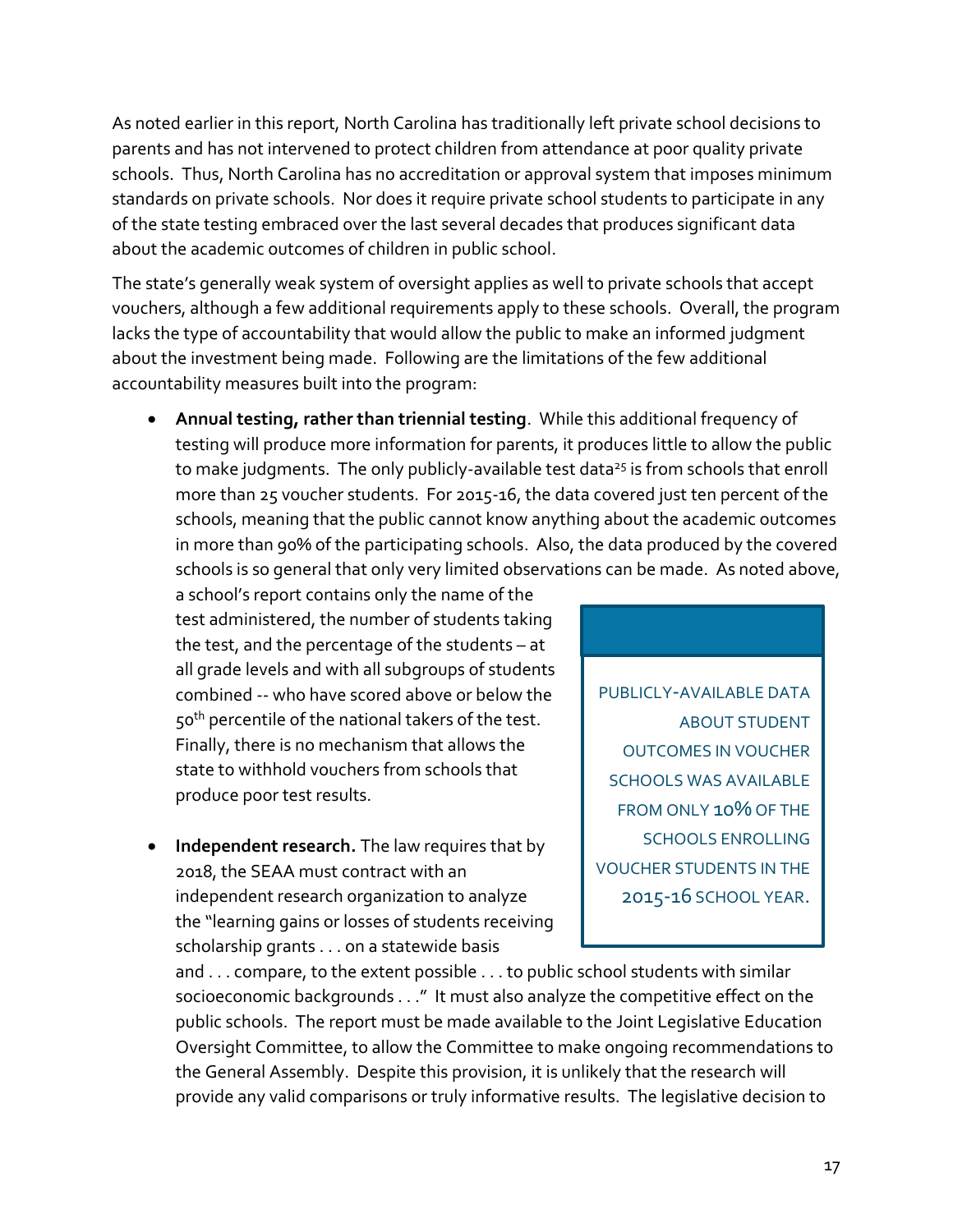allow the private schools to continue to select their own tests, instead of requiring the voucher students to participate in the standard state End-of-Grade tests, means that no researcher will ever be able to make an "apples-to-apples" comparison between public school and voucher students. With regard to the competitive effects, other researchers have found it quite difficult to make valid findings, due to the difficulty of isolating the impact of the voucher program on the nearby public schools.<sup>26</sup> Further,

THE LEGISLATIVE DECISION TO EXEMPT VOUCHER STUDENTS FROM PARTICIPATING IN THE STANDARD STATE END-OF-GRADE TESTS MEANS THAT NO RESEARCHER WILL EVER BE ABLE TO MAKE AN "APPLES-TO-APPLES" COMPARISON BETWEEN PUBLIC SCHOOL AND VOUCHER STUDENTS. the delay in the hiring of any research organization until 2018, combined with the length of time any researcher will need to collect, analyze, and report the data, means the public will not have any benefit from this type of independent research for more than five years into the program.

 **Financial review.** Financial reviews are required only for schools receiving more than \$300,000 in vouchers. In 2014-15, no school met that threshold; in 2015-16 and 2016-17, just three schools met the threshold. Thus, no financial review is required for the vast majority of the schools receiving taxpayer money. For the affected schools, the SEAA has the power to withhold vouchers if the review documents "significant findings" regarding the school's administration of voucher money, until "the findings are resolved." Neither the law nor the

program rules make clear what findings would trigger a withholding of funds, nor what would resolve the findings. With regard to the rest of the schools, the law does nothing protect students from the impact of a school's financial mismanagement, such as a precipitous mid-year closing of a school, nor does it protect the nearby public schools from the difficulties of having to immediately absorb those children.

 **Criminal background checks.** Private schools enrolling voucher students must submit a criminal background check of the head of the school (to be exact, "the staff member with the highest decision-making authority"). The law states this background check is "to ensure" that the person has not been convicted of certain crimes judged to pose a threat to the safety or staff or students, or does not have the integrity to fulfill his or her duties. The law does not, however, give the SEAA the power to withhold voucher payments to a school that has a head-of-school with a criminal background. Its only authority is to withhold funds if a school does not provide it with the background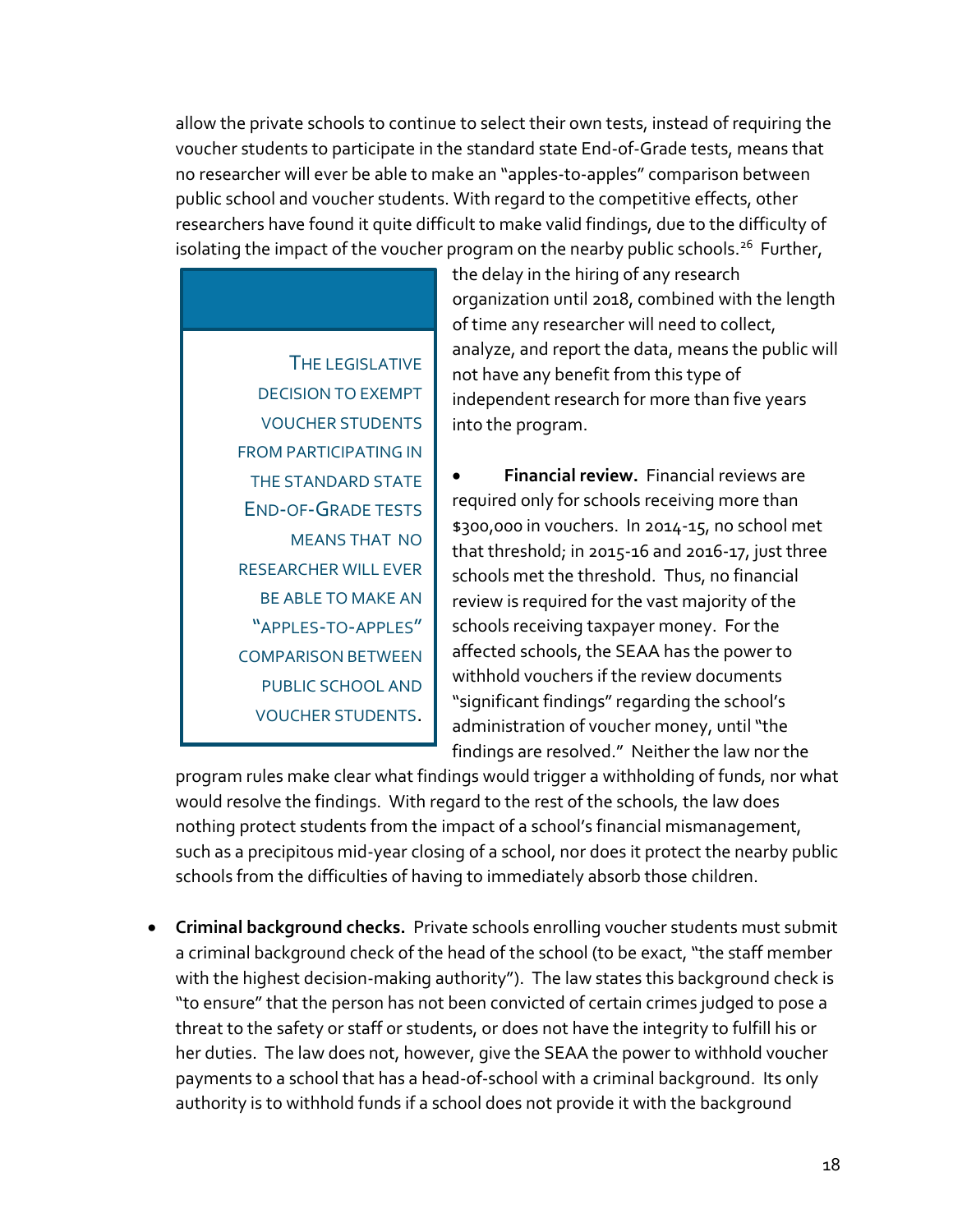check. Nor does the law require background checks of any other employees. (It is worth noting that state law does not require criminal background checks of public school employees. Instead, it leaves the decision about such checks to the individual school districts. Virtually all school districts in North Carolina conduct criminal background checks on all employees prior to hiring, although the overall system for conducting criminal background checks was considered to be very poor according to one study.<sup>27</sup>

 **Discrimination.** Schools accepting vouchers are forbidden from discriminating on the basis of race, color, or national origin. They may, however, discriminate on the basis of religion, disability, sex, sexual orientation, gender identity, or any other characteristic. This permission to discriminate certainly will not be used by all of the schools receiving vouchers, yet it seems likely that at least some interested children will be unable to participate in the program due to discriminatory enrollment practices.

# CONCLUSION

The Opportunity Scholarship Grant Program is slated to rapidly expand over the next decade and consume an increasing amount of taxpayer resources. It is incumbent on the General Assembly and the public to look closely at the program to determine if this expansion, or even the program's continuation, is merited.

As noted here, the North Carolina program is not designed to accomplish one of the main goals that its proponents express: to provide an escape mechanism for students in failing public schools so they can thrive in a more successful educational environment. The North Carolina program allows for participation in the program by children who are *not* in failing schools and by private schools that *do not* offer a more academically promising education. The state's very limited oversight of private schools in general and the exemption of voucher students from the state testing scheme leave the public with no way to engage in a valid evaluation of the program's success or lack of it. At the same time, even if the state became aware of significant deficiencies in the participating schools, the law provides no mechanism for those schools to be denied continued receipt of voucher support.

The design of North Carolina's program – as well as the way it has been used to date – is more suited to goals that do not relate to academic outcomes for children. The two most successful aspects of the program are that it allows for unfettered choice for participating parents regarding the schools their children will attend and that it provides state support for religious education. The program has no checks to protect children from the choices of their parents, which could include the choice to send a child to a fringe school that does virtually nothing to prepare a child for active participation in our democratic society after graduation, or may even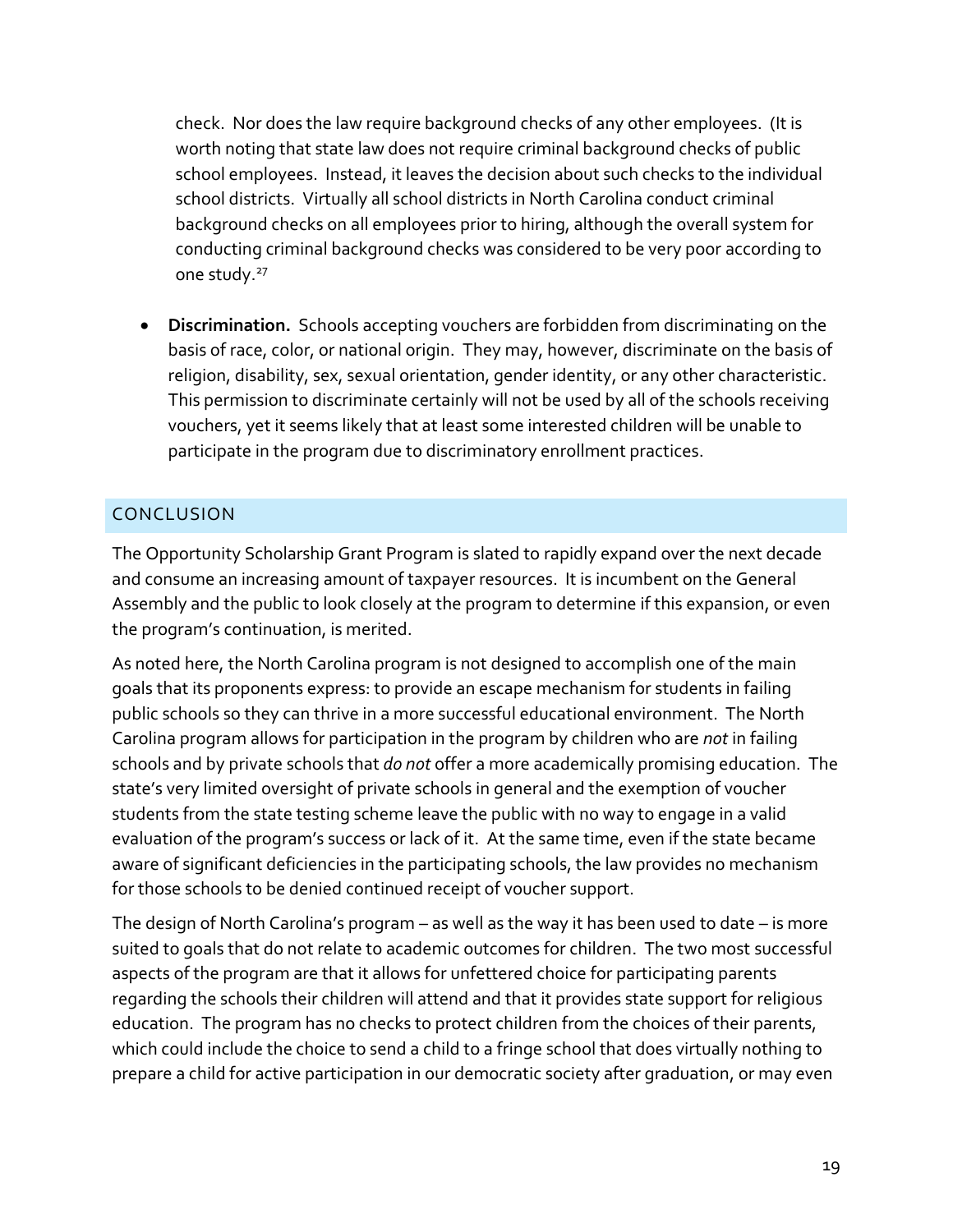undermine such participation. While surely most parents will not choose such an outcome, that such an outcome is supported by taxpayer resources is profoundly problematic.

The research of programs from other states is now nearly unanimous in showing that students in voucher programs do not have better educational outcomes than children in public schools. Strikingly, all of these studied programs have even more oversight and accountability measures built into their design than does North Carolina's. Thus, it seems highly unlikely that the program in North Carolina will produce different and better results than the ones produced around the country.

Nevertheless, should the state continue to offer school vouchers, it should seriously consider amendments to the program that will improve both its accountability to the public and its potential for providing the promised opportunity for the participating students to obtain a better education. The most important amendments include the following:

- Require all participating schools to offer a curriculum that is at least equivalent to the curriculum used in the North Carolina public schools, providing instruction in English language arts, mathematics, social studies, science, physical education, arts education, foreign languages, and technology skills; alternatively, design an accreditation system that holds schools to strong academic standards.
- Require all participating schools to set reasonable qualifications for teachers.
- Require that students receiving vouchers participate in the state End-of-Grade testing program, and that the schools receiving voucher support publicly report data in the same manner as is required of public schools.
- Require all participating schools to offer at least the same number of hours and days of education as are offered by the public schools.
- Prohibit all forms of discrimination in schools accepting voucher support.
- Require limited financial reviews of all schools, with more extensive reviews for schools receiving more than \$50,000 in voucher support.
- Strengthen the oversight role of the SEAA and/or the Division of Non-Public Education such that schools that consistently fail to provide an adequate education are denied continued voucher payments.

Openness to various strategies for educational reform should be embraced by everyone who cares about our children and the future of North Carolina. Yet reform efforts need careful study, with an eye toward strategies and programs that promise to improve student outcomes and build stronger communities. The Opportunity Scholarship Grant Program, as currently designed, fails to offer such promise.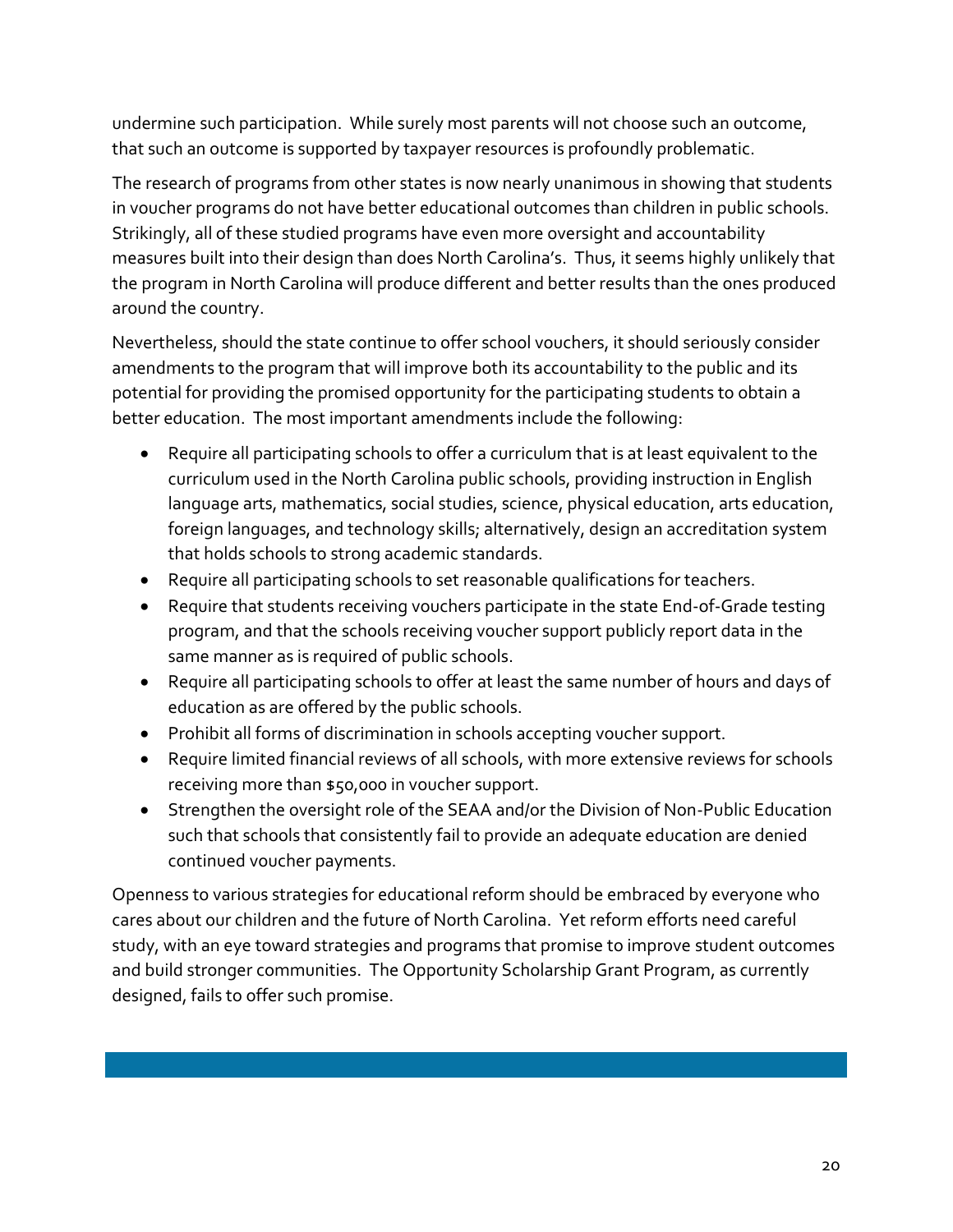#### ENDNOTES

 $\overline{a}$ 

<sup>1</sup> North Carolina also offers scholarship Grants to children with disabilities. That program, which operates separately from Opportunity Scholarship Grant Program, is not discussed in this report.

<sup>2</sup>The law states that the limit is calculated by multiplying the federal limit for free and reduced price lunches in public schools by 133 percent. Interestingly, the state has published figures for eligibility that are 134 percent of the federal lunch limits. NC has published the following eligibility limits for the 2017- 18 school year:

family of 2 - \$39,959; family of 3 - \$50,243; family of 4- \$60,528; family of 5 - \$70,813. Families with incomes between the limit for the federal lunch program and 133 percent of that limit are eligible for only 90 percent of the tuition at the chosen school, should that amount be less than \$4,200.

<sup>3</sup> Following the distribution made to renewing students, at least 50% of the remaining funds must be awarded to students residing in families with incomes of less than the amount set for qualification for free and reduced lunches in the federal program. No more than 40% of the remaining funds may be used for eligible students entering either kindergarten or first grade.

<sup>4</sup> More precisely, a student must meet one of the following criteria to receive a scholarship:

- 1. have attended a public school or Department of Defense school in the previous semester,
- 2. have received a scholarship the previous semester,
- 3. be entering kindergarten or first grade,
- 4. be in foster care,
- 5. be the child of a parent on active duty in the military,
- 6. have been adopted within one year prior to application.

<sup>5</sup> The NC Department of Public Instruction has no oversight of private schools.

 $6$  Schools must keep the records of the testing for a year and must be made available for inspection by a representative of the state Division of Non-Public Education. The Division is not required to make inspections on any particular schedule; testing results of the students, even in aggregate form, need not be publicly reported.

<sup>7</sup> The United States Supreme Court held in 2002 that voucher programs do not violate the Establishment Clause of the First Amendment to the United States Constitution. The challengers in that case argued that because the vast majority of the voucher money went to pay tuition at religious schools, the program resulted in unconstitutional government support of religion. The Court rejected that position, saying that because it was the parents, and not the government, who were choosing to use the vouchers at religious schools, the voucher program itself did not represent government support of religion.

<sup>8</sup> NC General Assembly, Session 2015, Session Law 2016-94, House Bill 1030, available at [http://ncleg.net/Sessions/2015/Bills/House/PDF/H1030v8.pdf,](http://ncleg.net/Sessions/2015/Bills/House/PDF/H1030v8.pdf) page 68.

<sup>9</sup> <http://www.ncseaa.edu/> ;<http://ncadmin.nc.gov/about-doa/divisions/division-non-public-education>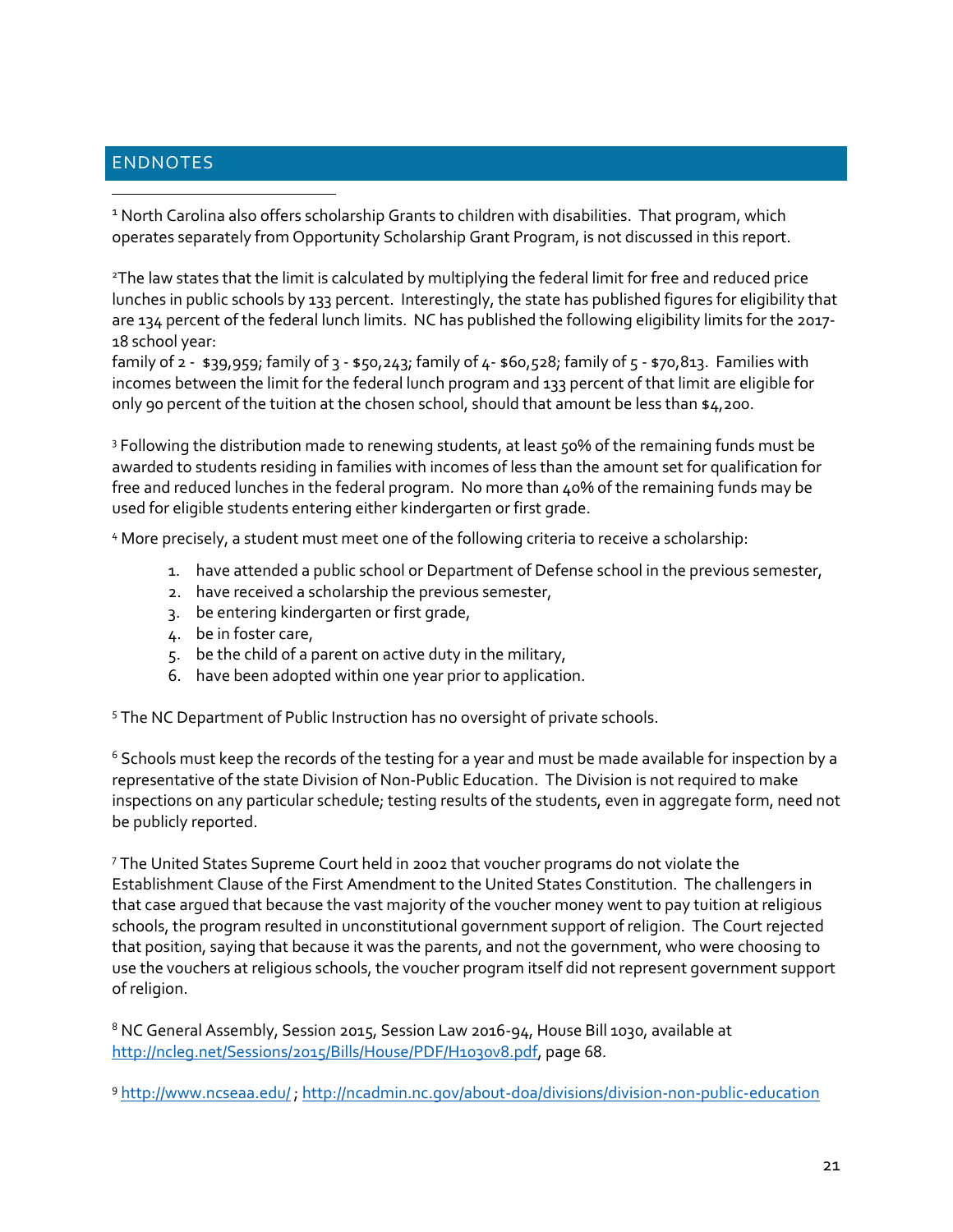<sup>10</sup> "Characteristics of North Carolina Private Schools," a report issued by Children's Law Clinic, Duke Law School, February 2014, available at [https://law.duke.edu/news/pdf/characteristics\\_of\\_private\\_schools-preliminary-2-11.pdf](https://law.duke.edu/news/pdf/characteristics_of_private_schools-preliminary-2-11.pdf)

<sup>11</sup> The following schools reported data. The name of the school is followed by the total number of test takers and the test used:

Greensboro Islamic Academy, Greensboro, 51, The Iowa Tests Word of God Christian Academy, Raleigh, 30, Terra Nova Victory Christian Center School, Charlotte, 28, Terra Nova Concord First Assembly Academy, Concord, 23, Terra Nova Freedom Christian Academy, Fayetteville, 20, Terra Nova Fayetteville Christian School, Fayetteville, 20, Terra Nova

 $\overline{a}$ 

<sup>12</sup> Alamance Christian School, Graham; Al-Iman School, Raleigh; Fayetteville Christian School, Fayetteville; First Wesleyan Christian School, Gastonia; Freedom Christian Academy, Fayetteville; Greensboro Islamic Academy, Greensboro; High Point Christian Academy, High Point; Rockwell Christian School, Rockwell; St. Raphaels Catholic School, Raleigh; Trinity Christian School, Fayetteville.

<sup>13</sup> Al-Iman School uses a test from the Northwest Evaluation Association; it is the only school that uses this test. The test focuses more on progress than achievement.

<sup>14</sup> Community Baptist School, Reidsville; Cornerstone Christian Academy, Statesville; Mount Zion Christian Academy, Durham; Tabernacle Christian School, Monroe; Victory Christian Academy; Gastonia; Gospel Light Christian School, Winston-Salem; Star Christian Academy, Smithfield.

<sup>15</sup> Bible Baptist Christian School, Matthews; Cornerstone Christian Academy, Statesville; Tri-city Christian Academy, High Point; Word of God Christian Academy, Raleigh; Gospel Light Christian School, Winston-Salem.

<sup>16</sup>The NAEP data is also different from the private school aggregate data in that the category for NAEP is "eligible for the school lunch program." In North Carolina, the students in the group tested can come from families with incomes of up to 133% of the eligibility criteria for the lunch program.

<sup>17</sup> North Carolina General Statute § 115C-549 and 115C-557.

18 North Carolina General Statute § 115C-550 and 115C-558.

<sup>19</sup> The organization Parents For Educational Freedom in North Carolina strongly supports the voucher program. Its President, Darrell Allison, had this to say when the legislature recently voted to expand the Opportunity Scholarship Grant Program, "Hard working, tax-paying families all across North Carolina now have the ability to plot their children's academic path, not by others who approach education from a one-size-fits all model, but as they, parents, see fit." [http://pefnc.org/news/governor](http://pefnc.org/news/governor-signs-budget-that-funds-historic-expansion-of-opportunity-scholarships-program/)[signs-budget-that-funds-historic-expansion-of-opportunity-scholarships-program/](http://pefnc.org/news/governor-signs-budget-that-funds-historic-expansion-of-opportunity-scholarships-program/)

<sup>20</sup> The new U.S. Secretary of Education, Betsy DeVos, has been a long-time supporter of parental choice programs. Here is what she said in a 2013 interview with Philanthropy Roundtable: "This confluence of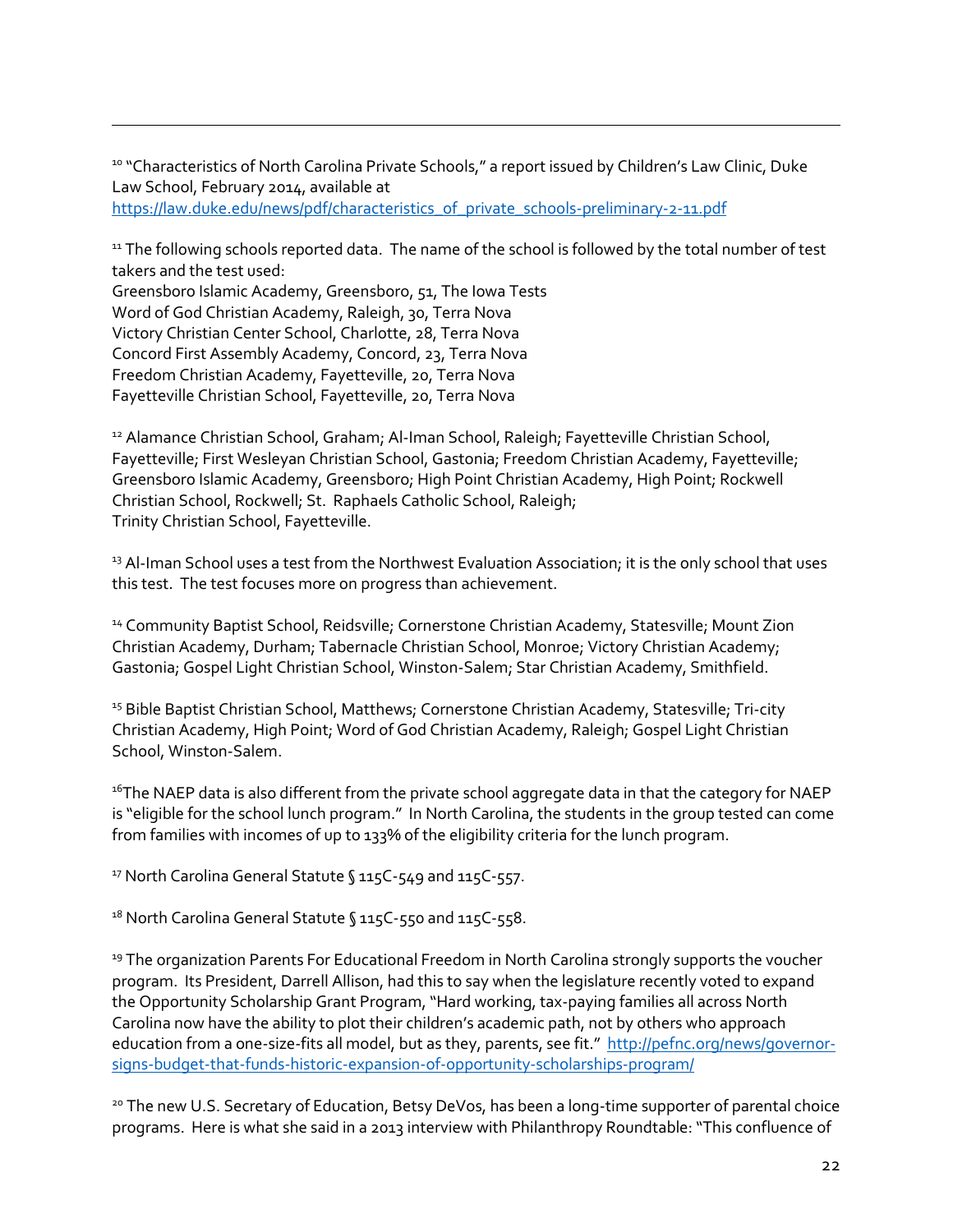$\overline{a}$ events [noting an acceleration of new voucher programs] is forcing people to take note, particularly because of the public's awareness that traditional public schools are not succeeding. In fact, let's be clear, in many cases, they are *failing*. That's helped people become more open to what were once considered really radical reforms—reforms like vouchers, tax credits, and education savings accounts." [http://www.philanthropyroundtable.org/topic/excellence\\_in\\_philanthropy/interview\\_with\\_betsy\\_devo](http://www.philanthropyroundtable.org/topic/excellence_in_philanthropy/interview_with_betsy_devos) [s](http://www.philanthropyroundtable.org/topic/excellence_in_philanthropy/interview_with_betsy_devos)

<sup>21</sup> The national organization edCHOICE, which supports a variety of school choice programs, declares on its website that "Sound research has demonstrated consistently that school choice policies improve public school performance." [https://www.edchoice.org/school\\_choice\\_faqs/how-does-school-choice](https://www.edchoice.org/school_choice_faqs/how-does-school-choice-affect-public-schools/)[affect-public-schools/](https://www.edchoice.org/school_choice_faqs/how-does-school-choice-affect-public-schools/)

<sup>22</sup> For example, the tuition at Ravenscroft in Raleigh ranges from \$14,440 for kindergarten to \$23,445 for grades 6 – 12; tuition at Greensboro Day School ranges from \$16,630 for kindergarten to \$22,500 for grades 9 – 12; tuition at Durham Academy ranges from \$13,880 for kindergarten to \$24,040 for grades  $9 - 12.$ 

<sup>23</sup> *Evaluation of Ohio's EdChoice Scholarship Program: Selection, Competition, and Performance Effects,* July 2016, available at [https://edexcellence.net/publications/evaluation-of-ohio%E2%80%99s](https://edexcellence.net/publications/evaluation-of-ohio%E2%80%99s-edchoice-scholarship-program-selection-competition-and-performance)[edchoice-scholarship-program-selection-competition-and-performance.](https://edexcellence.net/publications/evaluation-of-ohio%E2%80%99s-edchoice-scholarship-program-selection-competition-and-performance)

<sup>24</sup>The Effects of the Louisiana Scholarship Program on Student Achievement After Two Years, February 2016, available at [http://www.uaedreform.org/downloads/2016/02/report-1-the-effects-of-the](http://www.uaedreform.org/downloads/2016/02/report-1-the-effects-of-the-louisiana-scholarship-program-on-student-achievement-after-two-years.pdf)[louisiana-scholarship-program-on-student-achievement-after-two-years.pdf.](http://www.uaedreform.org/downloads/2016/02/report-1-the-effects-of-the-louisiana-scholarship-program-on-student-achievement-after-two-years.pdf)

<sup>25</sup> The test data that is public is not published on the website of the SEAA as is other data about the program. Instead, it is available only through a public records request.

<sup>26</sup> Researchers Cassandra Hart and David Figlio commented in describing their Florida study on competitive effects, "It is notoriously difficult to gauge the competitive effects of private schools on public school performance." <http://educationnext.org/does-competition-improve-public-schools/>

<sup>27</sup> Steve Reilly, "Broken discipline tracking systems let teachers flee troubled pasts," USA Today, 2/14/16 available at [http://www.usatoday.com/story/news/2016/02/14/broken-discipline-tracking-system-lets](http://www.usatoday.com/story/news/2016/02/14/broken-discipline-tracking-system-lets-teachers-with-misconduct-records-back-in-classroom/79999634/)[teachers-with-misconduct-records-back-in-classroom/79999634/](http://www.usatoday.com/story/news/2016/02/14/broken-discipline-tracking-system-lets-teachers-with-misconduct-records-back-in-classroom/79999634/)